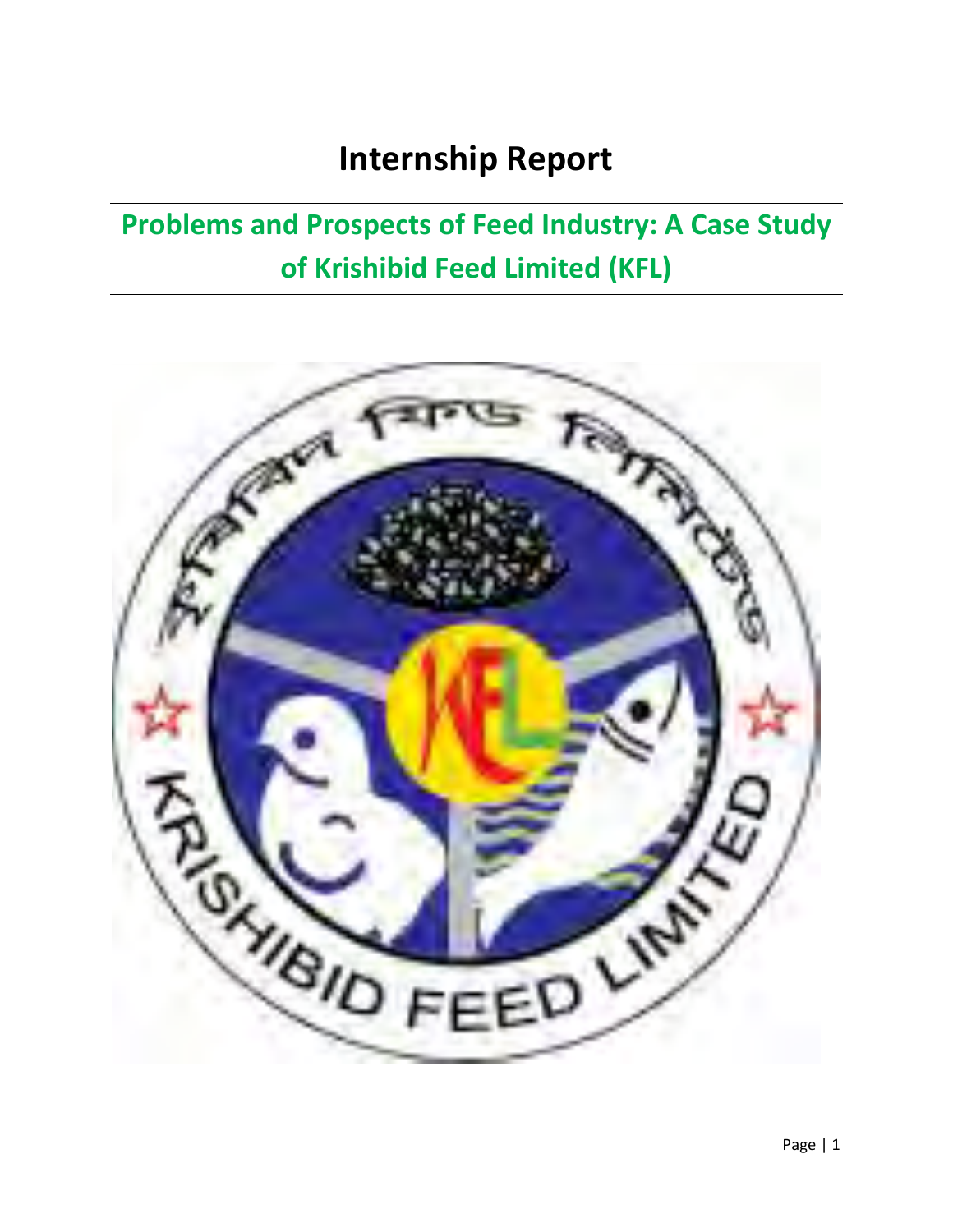

## **Internship report**

## **On**

## **Problems and Prospects of Feed Industry: A Case Study of Krishibid Feed Limited (KFL)**

Course Code: BUS400 Summer-2017

## **Prepared For**

Iffat Tarannum Lecturer BRAC Business School BRAC University

## **Prepared by**

Md.Khalakuzzaman ID: 13204028 BRAC Business School BRAC University **9 August 2017**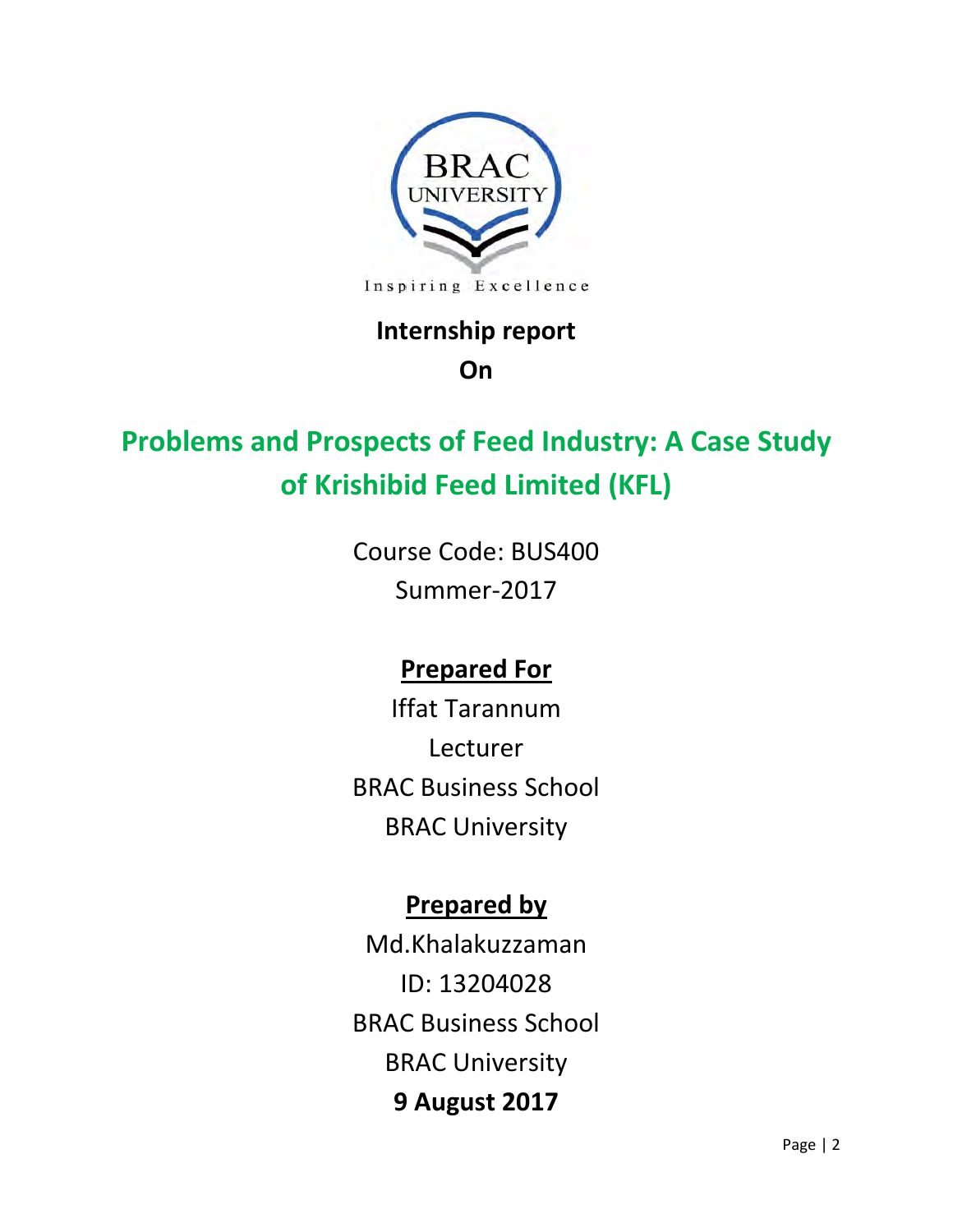## **Letter of Transmittal**

August 7, 2017 IffatTarannum Lecturer BRAC Business School BRAC University 66, Mohakhali,Dhaka-1212.

Subject:Submission of Internship Report.

Respected Madam,

It gives me enormous pleasure to submit my internship report titled 'Problems and prospect of feed industry: A case study of Krishibid Feed Limited' authorized under your supervision for the completion of my BUS 400 Course as well as Internship report. I am glad to inform you that I have successfully done my Internship at KRISHIBID FEED LIMITED (KFL), under the supervision of M. Aminul Islam Khan, Principle Executive Officer. During the internship period, it is customary to work in an organization to gather a better Understanding of the real business world.

Hopefully, this report will be the benchmark of my hard work during this Internship period beside thisI would reallyappreciate it you enlightenme with your thoughts and view'sregardingthereport.

I will be grateful to you if you accept the report.

Sincerely Yours

Md. Khalakuzzaman ID: 13204028 BRAC Business School BRAC University

\_\_\_\_\_\_\_\_\_\_\_\_\_\_\_\_\_\_\_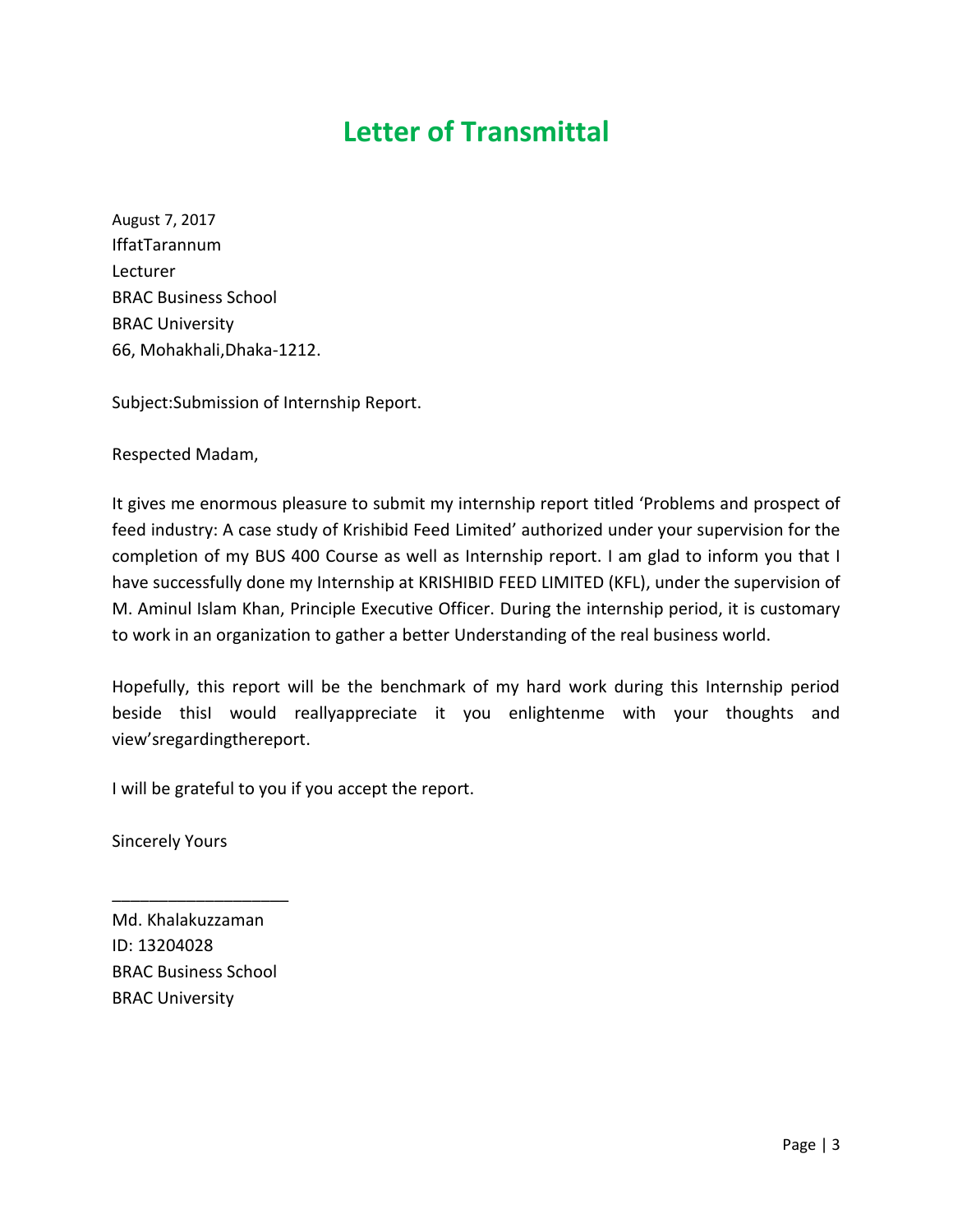## **Acknowledgement**

In the name of Almighty ALLAH who is most powerful and merciful. Praise and thanks to him that has given me the opportunity to successfully complete this report.

The successful completion of any course not only requires sincerity of the student, but also support from various personnel.i was very fortunate to have that direction, support and supervision from every aspect from my advisor and KFL officials .

I would like to take this opportunity to express my heartiest gratitude to the supervisor of my internship program, Ms. IffatTarannum, Lecturer BRAC University for her guidance in preparing this report. I would like to publish my gratitude to M. Aminul Islam Khan, Principle Executive Officer of Krishibiid Feed Limited who helped & suggested me during this internship period in my host organization. I would also like to thank my colleague and other supporting staff for their cooperation and support during this internship project.

I think myself fortunate to have had the guidance of all the faculties and mentors throughout my degree of Bachelor of Business Administration program at BRAC University, which helped me to understandings for facing the real world career challenges

Last but not the least I would like to thank my parents for their support and kindness and also for providing the roof above my head and the ground below my feet.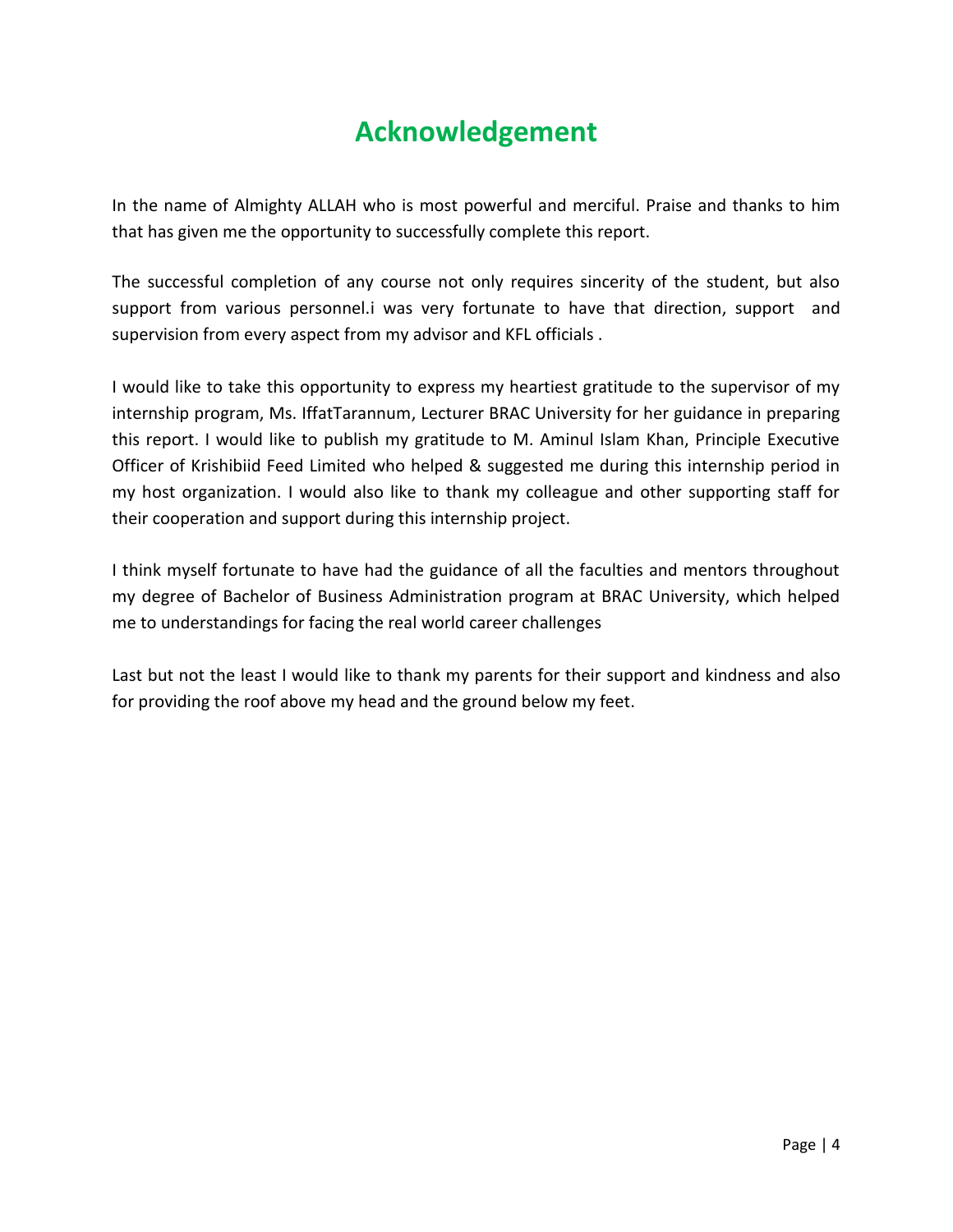## **Table of Content**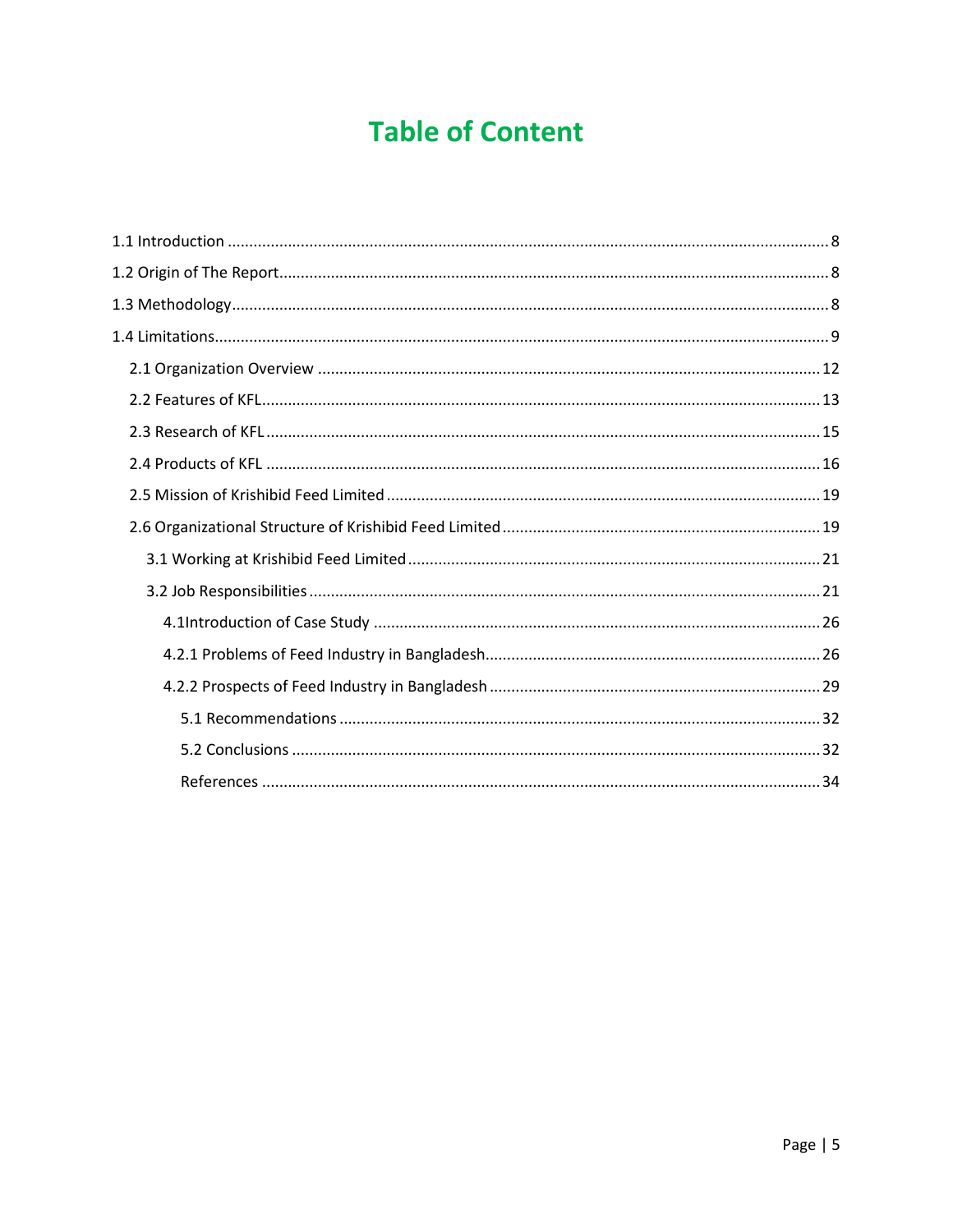

## **Executive Summary**

This term paper project is prepared to fulfill the requirement of BUS-400 Internship. The work started as assigned by the honorable Course Instructor. The paper was prepared during my internship period at Krishibid Feed Limited.

At the very first chapter of this report I submit the introductory part it includes origin of reports, methodology, limitations etc. Then in chapter two I include organizational overview, features of KFL, Research of KFL, and Products of Krishibid Feed Limited, mission of KFL then organogram of KFL. Then in chapter three I include all of my job responsibility, there are SWOT analyses, channel distribution, problems and prospects and finally competitor analysis. The chapter four was included described analysis about the project topic. Then I include references.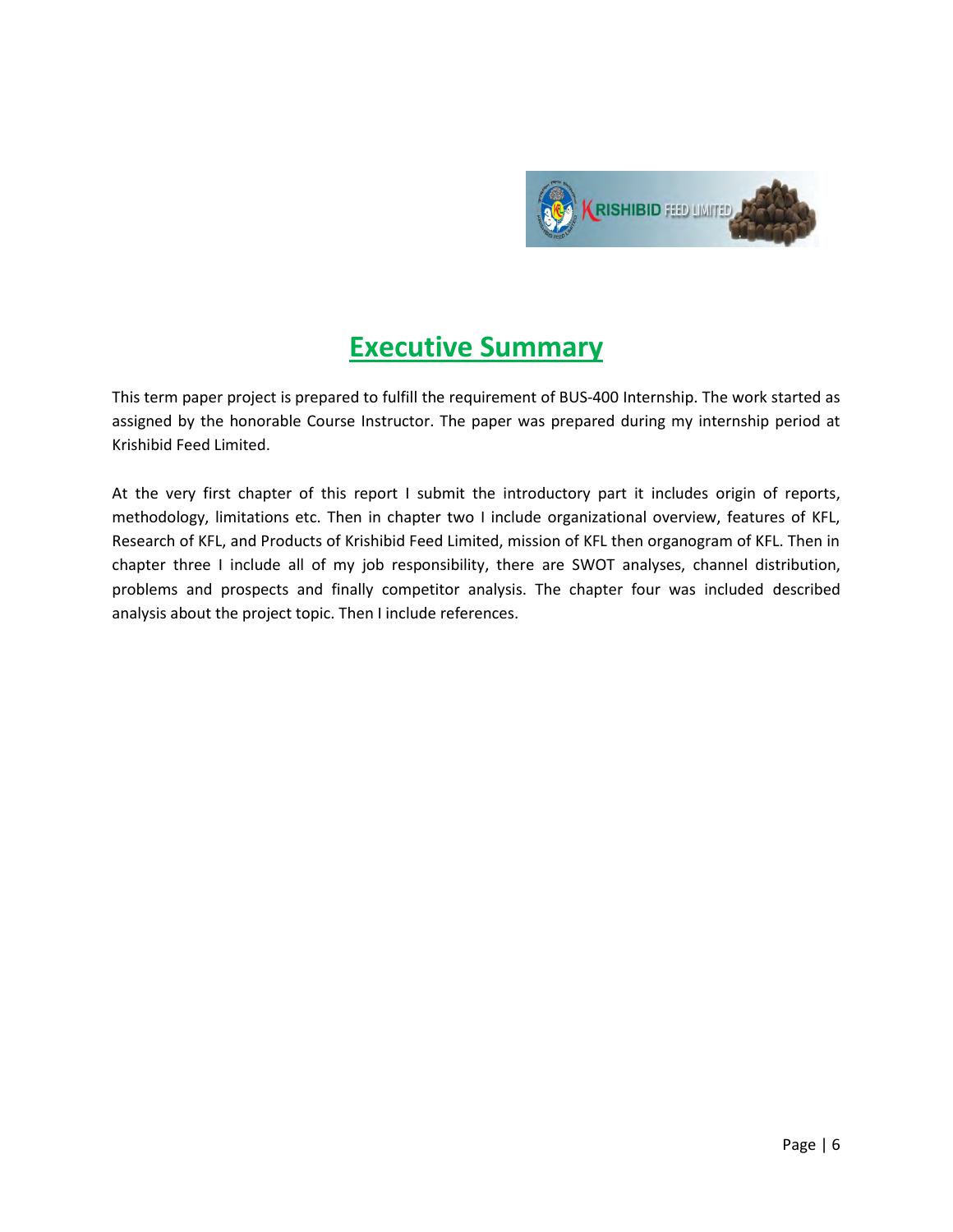## **Chapter 1**

# **Introduction**

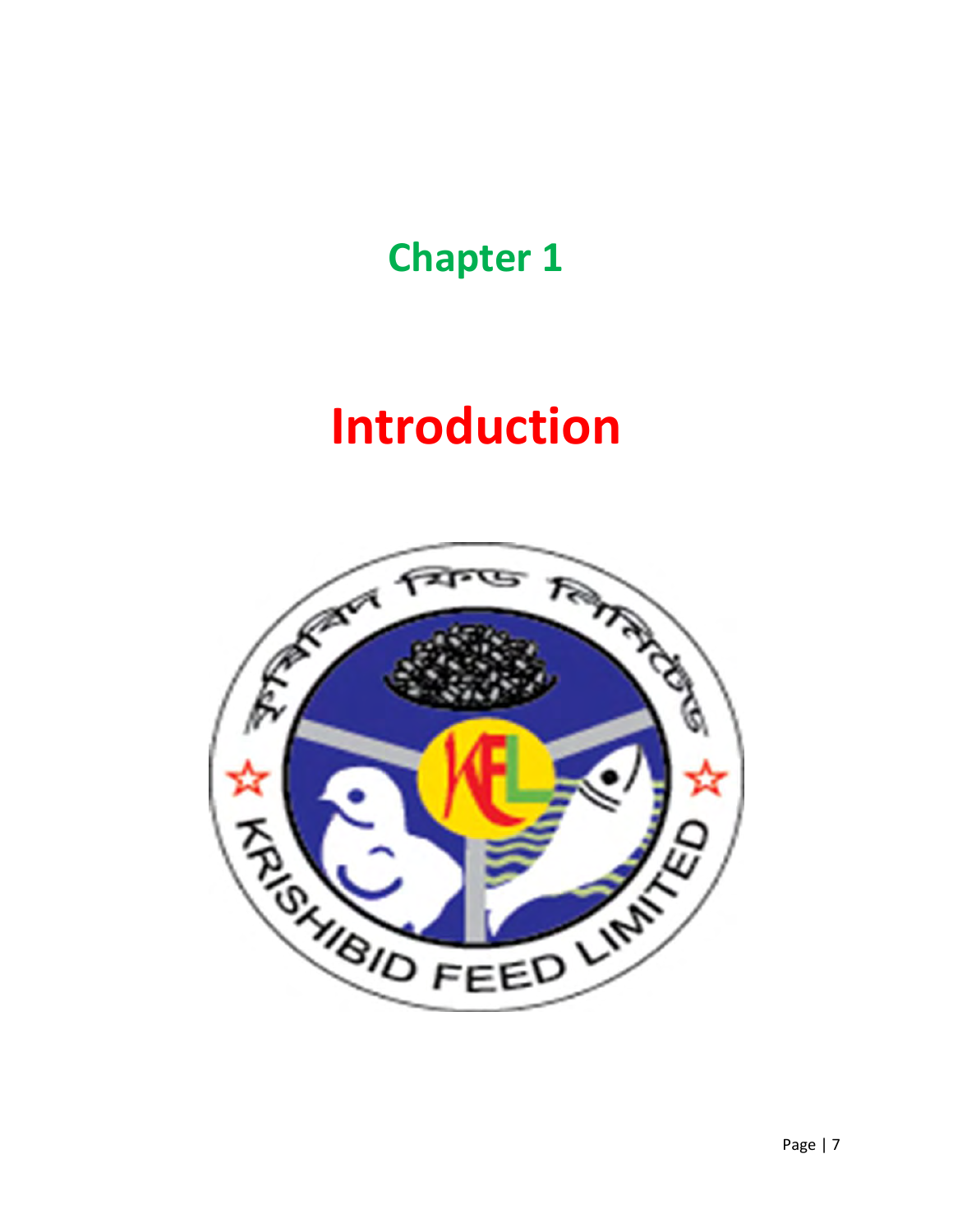

## **1.1Introduction**

The growth of poultry, fish &cattle industry during the last few years is one of the remarkable stories of Bangladesh. So, the feed industry for these industries is also very essential. New technologies have been introduced, and production has shot up in poultry feed, fish feed and in cattle feed sector. Bangladesh is a nation with plenitude of work strengths anticipating open doors for industrial and productive business. Its kin of either sex constitute a bank of human asset. By using these assets in a befitting and noble way, noteworthy changes can be achieved in the economy of Bangladesh, which is overwhelmingly rustic and agrobased. In 2011 Krishibid Feed Limited (KFL) started its journey in 2011 as a sister concern of Krishibid Group (KG). TheKrishibid Feed Mill is producing both floating and sinking feeds for fish and shrimps. It production poultry feed of all kinds. Besides, it will produce quality cattle feeds.

#### **1.2 Origin of The Report**

The report has prepared on 'Problems and Prospects of Feed Industry: A case study of Krishibid Feed Limited (KFL)'. It is a requirement of the completion of Internship program (BUS-400) under the BBA Program of BRAC University. As a BRAC Business School student it is also a mandatory part during internship program. As an intern, I worked under department of Marketing & sales of KFL under M. Aminul Islam Khan the principle executive officer. As a part of KFL team I got chances in various responsibilities.I have been indulged to work on this project which has been designated by my course supervisor Ms. IffatTarannum, she help me and suggested me about completion of my report.

### **1.3 Methodology**

For the successful completion of this case study I have followed tow kind of methodology. The two ways I have followed has given below.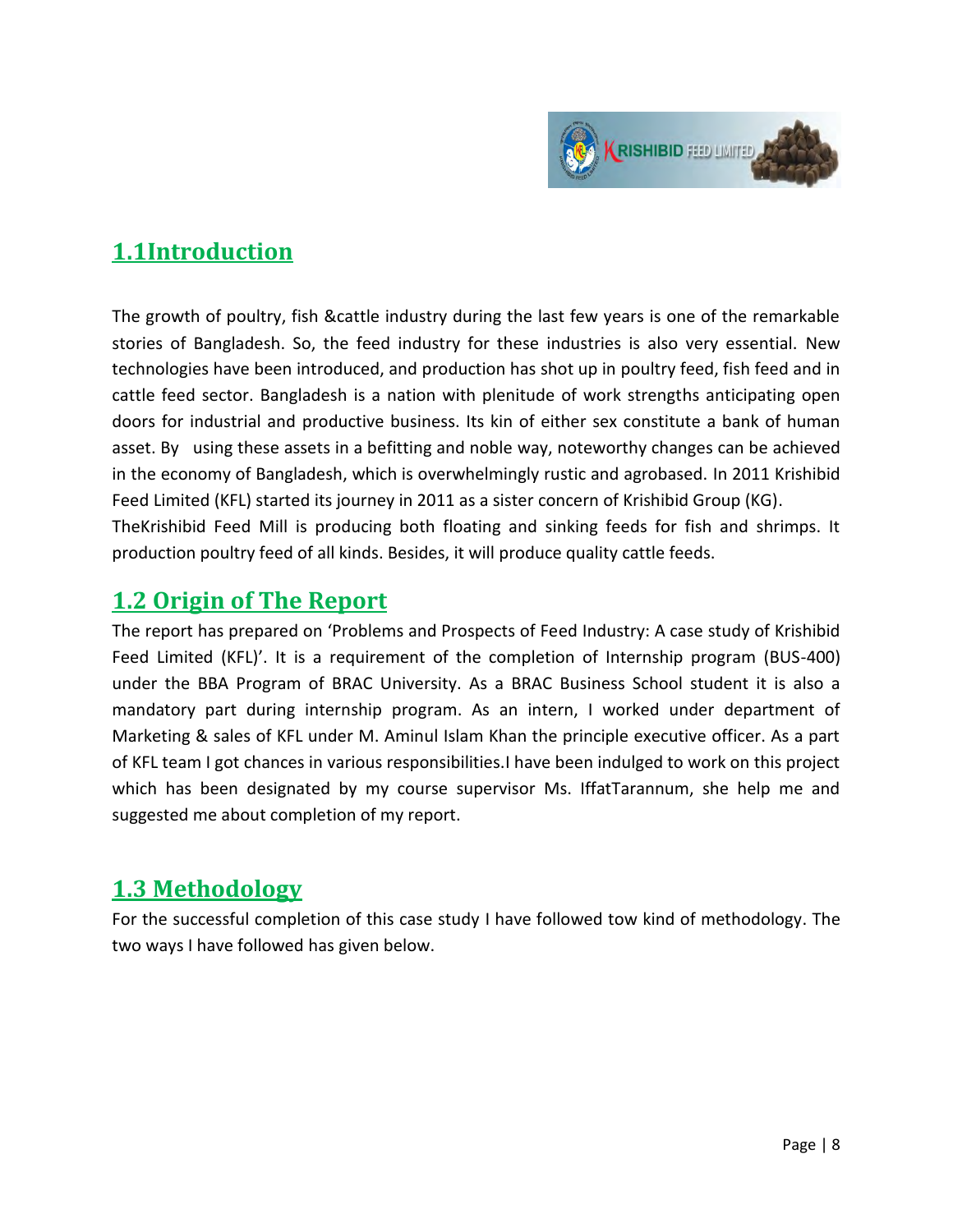

## Primary Data

I have collected this data with the help of my organizational supervisor, other fellows, seniors, colleagues and with the direct communication with customer.

## Secondary Data

I surfed in internet and collected various data from there and also went through newspapers and magazines. To be more specific my sources are

- 1. Internet surfing
- 2. KFL Web page
- 3. KG web page
- 4. Brochures
- 5. KFL Annual report
- 6. KFL social media page
- 7. Newspapers and journals
- 8. Different blog and articles

### **1.4 Limitations**

There are limitations in every single work; I also face some limitations during collecting data. The basic limitations I have face as an intern during this report are: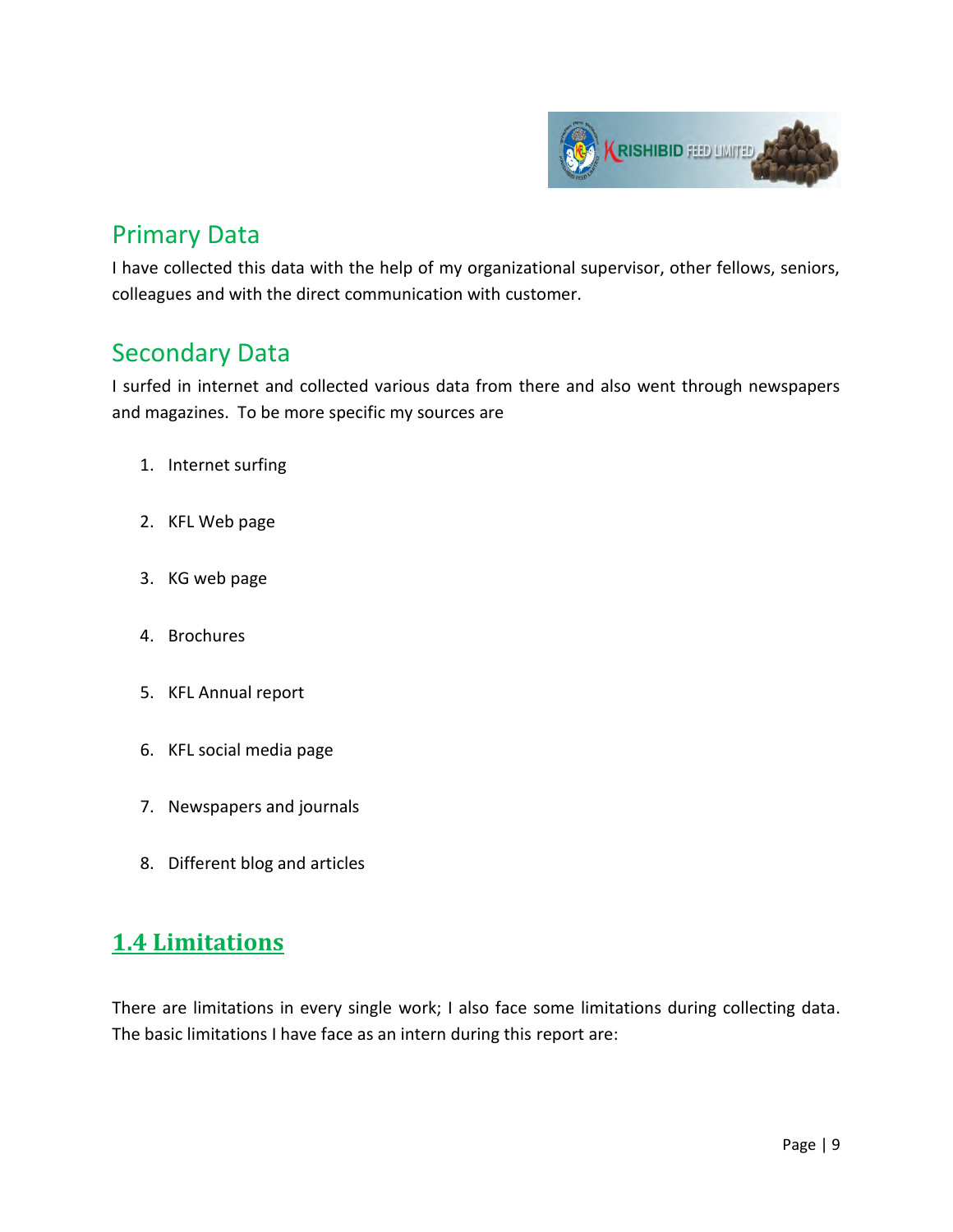

The main limitation was lack of time; during this short period of time it was not easy job to collect entire data.

In term of interview of officials it was not fruitful because they were very general in terms of their answering.

As I was an intern so, there is some confidential information which I am not aware of.

In-depth analysis was not possible for the lack of higher knowledge and experience.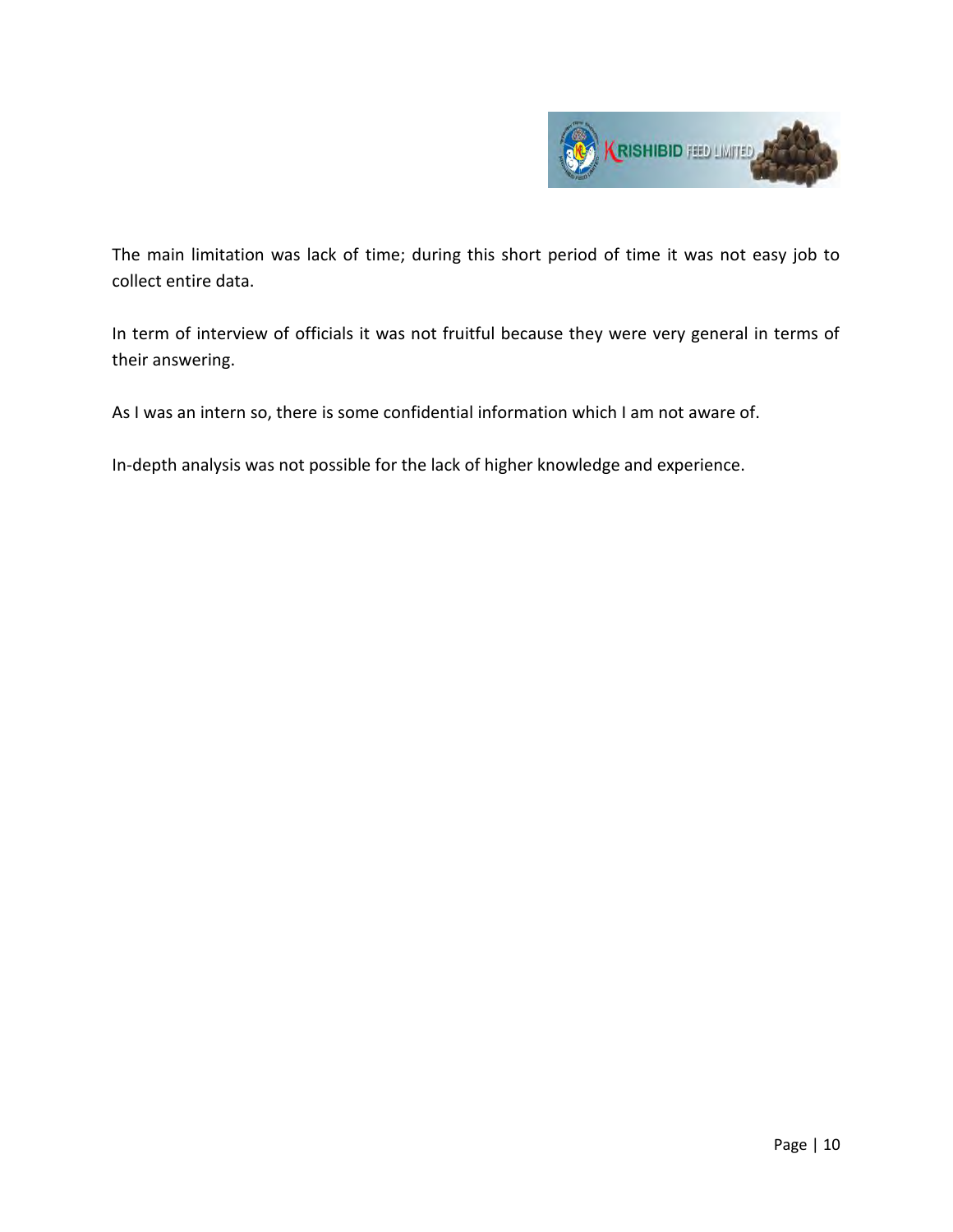## **Chapter 2**

# **Organizational overview**

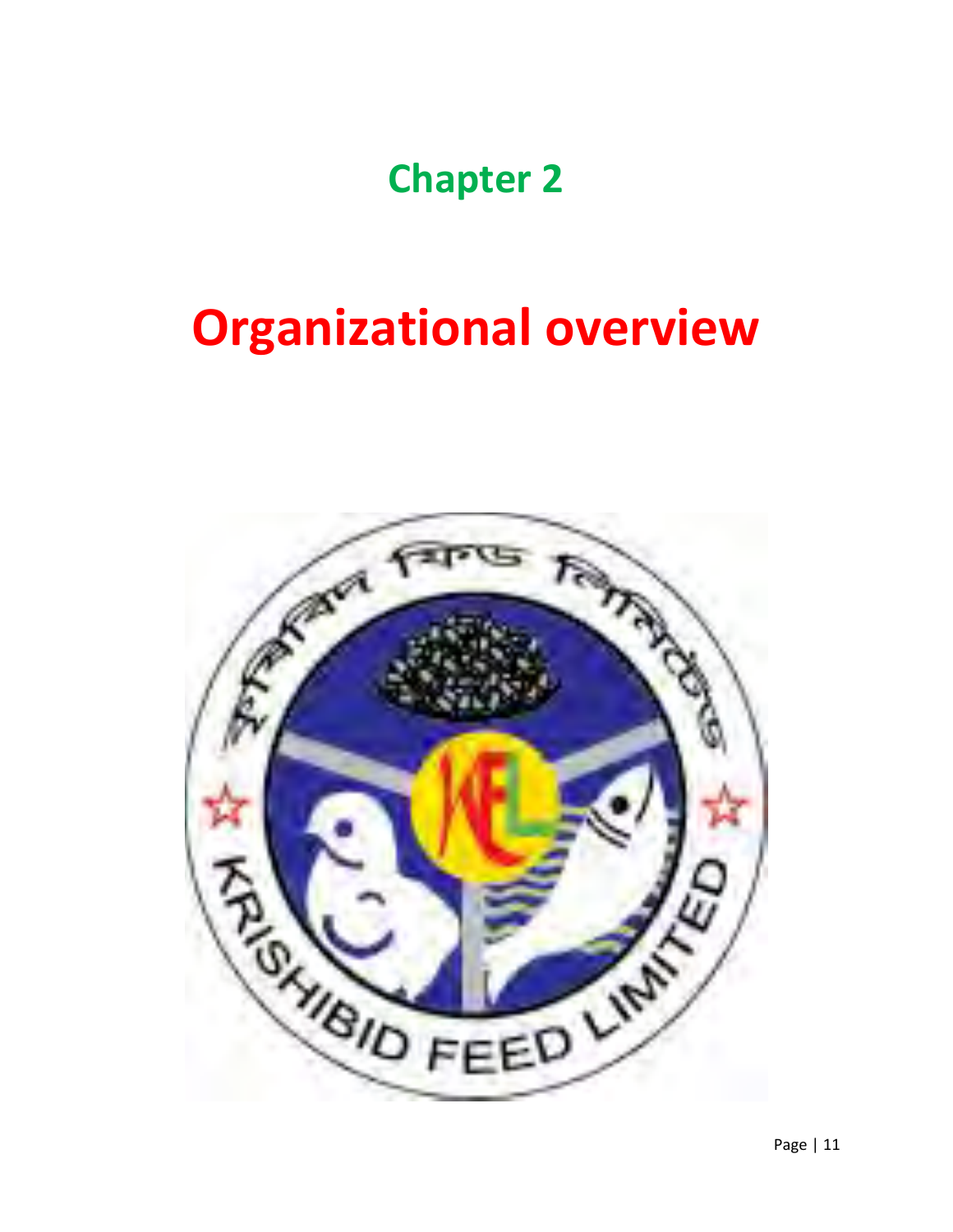

## **2.1 Organization Overview**

Krishibid Feed Limited (KFL) is a renowned feed mill company in Bangladesh. It starts its journey in 2011 with some mission and vision. The Chairman of KFL isKrishibid Dr. R. I Sarkar and CEO is KrishibidDr.Md. Afzal.Krisibid Feed Limited is the sister concern of Krishibid Group and the mother company is Krishibid Firm Limited. An automatic feed mill has been set up to manufacture poultry, cattle and fish feeds of different types. It markets high quality feeds. The mill has a capacity of manufacturing 9 ton floating and sinking feeds per hour. It is located at Nishinda Bazar of Bhaluka, Mymensingh on Dhaka-Mymensingh High Way & the head office of KFL is located on 801, RokeyaSarani, Kazipara, Mirpur, Dhaka-1216. The mill is producing both floating and sinking feeds for fish and shrimps. It production poultry feed of all kinds. Besides, it will produce quality cattle feeds. All environmental protection is ensured within and around the mill area. Krishibid Feed Mill is equipped with all modern processing and production machineries and hence guarantees supply of quality products to its customers. Krishibid Feed Limited (KFL) is a member of Feed Industry Association of Bangladesh (FIAB). Planning is going on to enhance the production capacity of the mill in the near future.

KFL is the first company which brings floating feed technology in Bangladesh. KFL has its own 24/7 customer care Center. KFL have some specific mission and vision and they want to reach their proposed Vision by 2020.

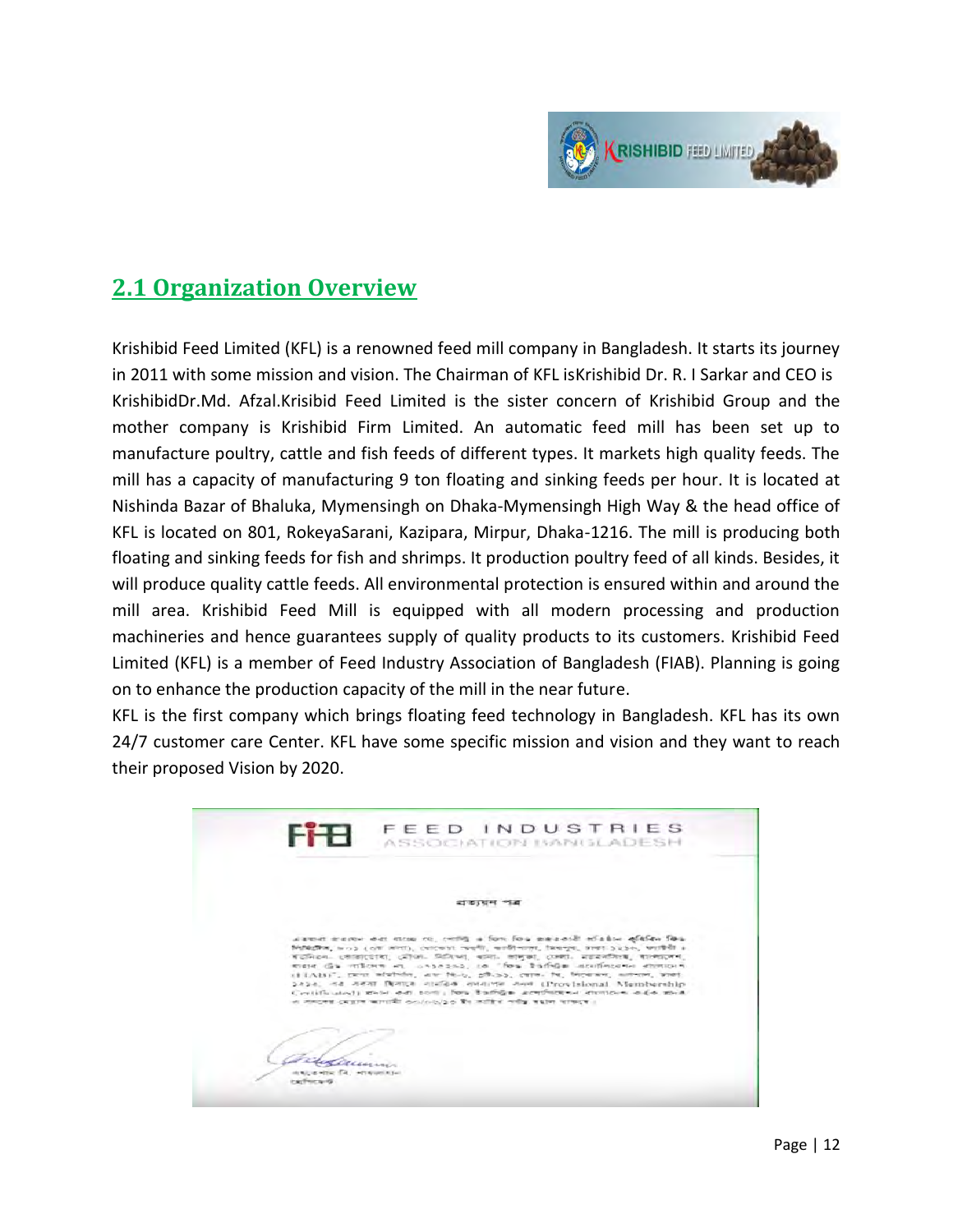

## **2.2 Features of KFL**

#### 2.2.1 Quality Control

KFL doesn't have any compromise with its quality of every kind of feed. Firstly they use premium quality raw materials. They make it sure by testing it in their own lab which is equipped with best instrument in present world. Then they taste their feed in their lab. After this they use these feed in their own poultry, cattle and in fish hatchery.



#### 2.2.2 Feed Conversion Ratio (FCR)

In animal husbandry, feed conversion ratio (FCR) or feed conversion rate is a ratio or rate measuring of the efficiency with which the bodies of livestock convert animal feed into the desired output. ... In some sectors, feed efficiency, which is the output divided by the input (I.e. the inverse of FCR), is used. FCR rate for fish feed of KFL is 50-80 % and for poultry feed it is 60-70%. This rate is very much profitable for users and good for nature.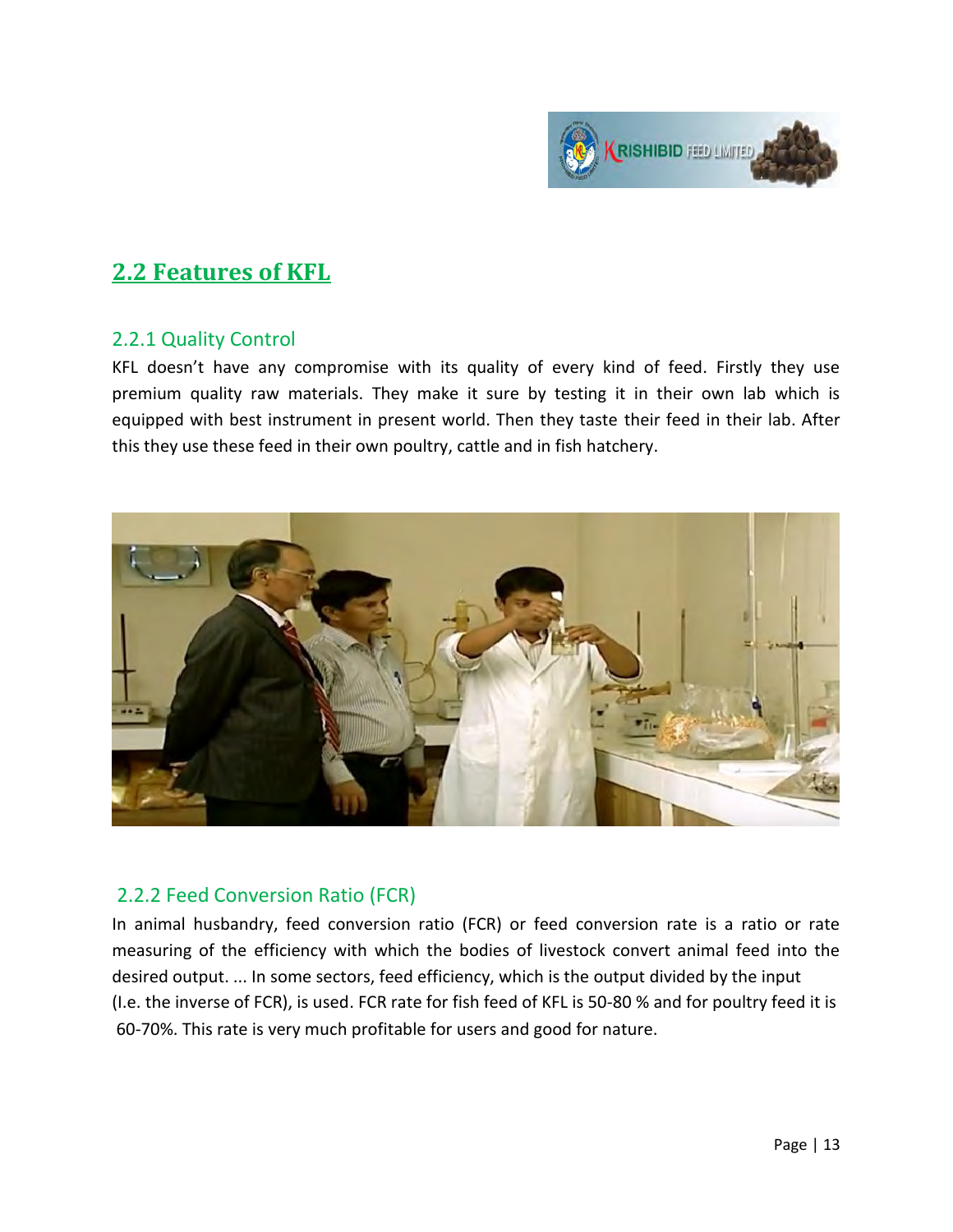

#### 2.2.3 Nutrition quality of KFL's feed

KFL's Feed is combined with essential vitamin and mineral premix that's why it ensures its premium quality. These feed is also toxic free because of its reservation process

| कविविध किछ उन्हें चाटमाड कालिका |                     |                    | পাস্কাদ, camifres, ইক/মাতব/দিং, কার্প ও চিগ্রা মাছের ত্বরঙ খাদ্য |                   | প্ৰজাতি | ধরণ             | খাদ্যের<br>नाय | খাদ্যের<br>আকার                                | অৰ্দ্ৰতা<br>(%) | द्याजिन<br>$(\%)$<br>সৰ্বনিম | লিপিড<br>(%)   | $(\%)$<br>সর্বনিম সর্বোচ্চ সর্বোচ্চ | আৰ কাইবার শক্তি (%)<br>(%) | কি.ক্যা./<br>কেজি |      |
|---------------------------------|---------------------|--------------------|------------------------------------------------------------------|-------------------|---------|-----------------|----------------|------------------------------------------------|-----------------|------------------------------|----------------|-------------------------------------|----------------------------|-------------------|------|
| <b><i>seuth</i></b>             | <b>WITHEW WIN</b>   | <b>WITHIN MICH</b> | 401003-009                                                       | <b>MODAR SEAT</b> |         |                 |                | $(\widehat{\mathbb{H}}, \widehat{\mathbb{H}})$ | সৰ্বোচ্চ        |                              |                |                                     |                            | जवनिस             |      |
|                                 | <b>CHIES</b>        | <b>POTATO</b>      | 04 - 22 ATX 004 YES                                              | <b>46.00 in</b>   |         |                 |                |                                                |                 |                              |                | 56                                  | b                          | 0500              |      |
|                                 | WW56-a              | press              | 39 - 39 474 984 448                                              | 26 Offi-          |         | ভাসমান<br>কাৰ্প | স্টার্টার      | দানাদার-৩                                      | $\mathcal{L}$   | 2b                           | $\overline{a}$ |                                     |                            |                   |      |
| <b>NORTH</b>                    | $E_2$ . slightly    | <b>INK</b>         | 45 - Pt 4% swe ver                                               | zo (ofu           |         |                 |                | গোয়ার                                         | দানাদার-৪       | $\mathcal{L}$                | 20             | $\mathcal{G}$                       | 56                         | $\mathbf b$       | 2800 |
|                                 | virtin <sub>3</sub> | <b>Throw</b>       | <b>P3 - 200 ATE WAR WER</b>                                      | -se cella         |         |                 |                |                                                |                 |                              |                |                                     |                            |                   |      |
|                                 | $40.74 - 1$         | H <sub>0</sub>     | 3112 - boo diff wine refu                                        | <b>40.00%</b>     |         | ডবৰ্ড           | স্টার্টার      | পিলেট-<br>55                                   |                 | 3b                           | ٩              | 39                                  | $\mathbf{b}$               | 0500              |      |
|                                 | cerent              | <b>Fricata</b>     | and are - a colle to fells refer                                 | ap only           |         |                 |                | 2.0                                            |                 |                              |                |                                     |                            |                   |      |
|                                 | <b>Telesta</b>      | Front              | а сиба отне ега тепа что                                         | At yells          |         |                 |                | গ্রোয়ার                                       | পিলেট-          | 55                           | 20             | $\alpha$                            | 56                         | $\mathbf{b}$      | ১৯৫০ |
| painting                        | 100004.5            | $-2x$              | on - he are was only                                             | as only           |         |                 |                | O, C                                           |                 |                              |                |                                     |                            |                   |      |
|                                 | $47054 - 2$         | are                | 55 - Bo ATK 4500 WWW                                             | as pela           |         |                 | হ্যাচারি       | পাউডার                                         | 50              | 80                           | $\frac{1}{2}$  | 58                                  | $\alpha$                   | 0600              |      |
|                                 | William             | Ficks              | 03 - he are wan vote                                             | an oefer          |         |                 |                |                                                |                 |                              |                |                                     |                            |                   |      |
|                                 | <b>CHENNIE</b>      | Texa               | As are you are fells wife                                        | ae celle          |         |                 | নার্সারি       | ক্ৰাম্বল                                       | 50              | 09                           | $b^r$          | 5Q                                  | $\dot{a}$                  | 0000              |      |
| bioteconfilm                    | verifi              | <b>HORSE</b>       | on - 14 dix yes were                                             | 20 cells          |         |                 |                |                                                |                 |                              |                |                                     | $\alpha$                   | 0800              |      |
|                                 | <b>VDDS</b>         | area               | 26 - 80 STR ONK YOR                                              | An only           | টিংডি   | গলদা            | স্টার্টার      | পিলেট                                          | 55              | 52                           | b              | 39                                  |                            |                   |      |
|                                 | serve               | Front              | as are one are fells win                                         | zo cella          |         |                 | 2.5            |                                                |                 |                              |                |                                     |                            |                   |      |
| $-$                             | <b>VED-4</b>        | штем, Лясиб        | $34 - 84.476$ was rely                                           | 44 own            |         |                 |                |                                                | 35              | $\circ$                      | ٩              | $50^{\circ}$                        | $\mathfrak{G}$             | 0000              |      |
|                                 | <b>Lines</b>        | Fepda              | wa strk stars are fields voted                                   | ag cylin          |         |                 | গ্রোয়ার       | পিলেট                                          |                 |                              |                |                                     |                            |                   |      |
| aftlin until Net No.            |                     | <b>HOSTA</b>       | 4.2 - 2 EV over 109                                              | be own            |         |                 |                | 2.2                                            |                 |                              |                |                                     |                            |                   |      |

#### কৃষিবিদ ক্যাটল ফিডের পুষ্টিমান ঃ

| পুষ্টিমান                      | ক্যাটল ফিড<br>রেণ্ডলার | ক্যাটল ফিড<br>হাইগ্ৰো |
|--------------------------------|------------------------|-----------------------|
| আদতা $(\%)$                    | 75                     | 52                    |
| ক্ৰড প্ৰোটিন(সৰ্বনিম্ন) $(\%)$ | $J\mathcal{G}$         | $\sqrt[3]{\sigma}$    |
| লিপিড (সর্বনিম্ন) (%)          | P)                     | Ó                     |
| আশ (সর্বোচ্চ) (%)              | 77                     | 77                    |
| আশ (সর্বোচ্চ) (%)              | 50                     | 50                    |
| এন এফ ই $(\%)$                 | 8 <sub>b</sub>         | 80 <sup>°</sup>       |

#### কৃষিবিদ ফিডের বৈশিষ্ট

মান নিয়ন্ত্রন ঃ ল্যাবে কাঁচামাল ও ফিড পরীক্ষা এবং নিজস্ব পোল্ট্রি ও মৎস্য খামারে পরীক্ষার পর

#### বাজারজাতকরণ।

খাদ্য বুপাত্মর হার (FCR)ঃ প্রজাতি ও বয়স ভেদে

মাছের ক্ষেত্রে ৫০-৮৫% এবং মুরগির ক্ষেত্রে ৬০-৭০%।

গুনগতমানঃ প্রয়োজনীয় ভিটামিন ও মিনারেল প্রিমিক্স থাকে বলে ফিড উচ্চ বাম্পীয় তাপ ও চাপে প্রক্রিয়াজাত গুনগত মানসম্পন্ন। বিধায় এ খাদ্য সম্পূর্ণ জীবানুমুক্ত।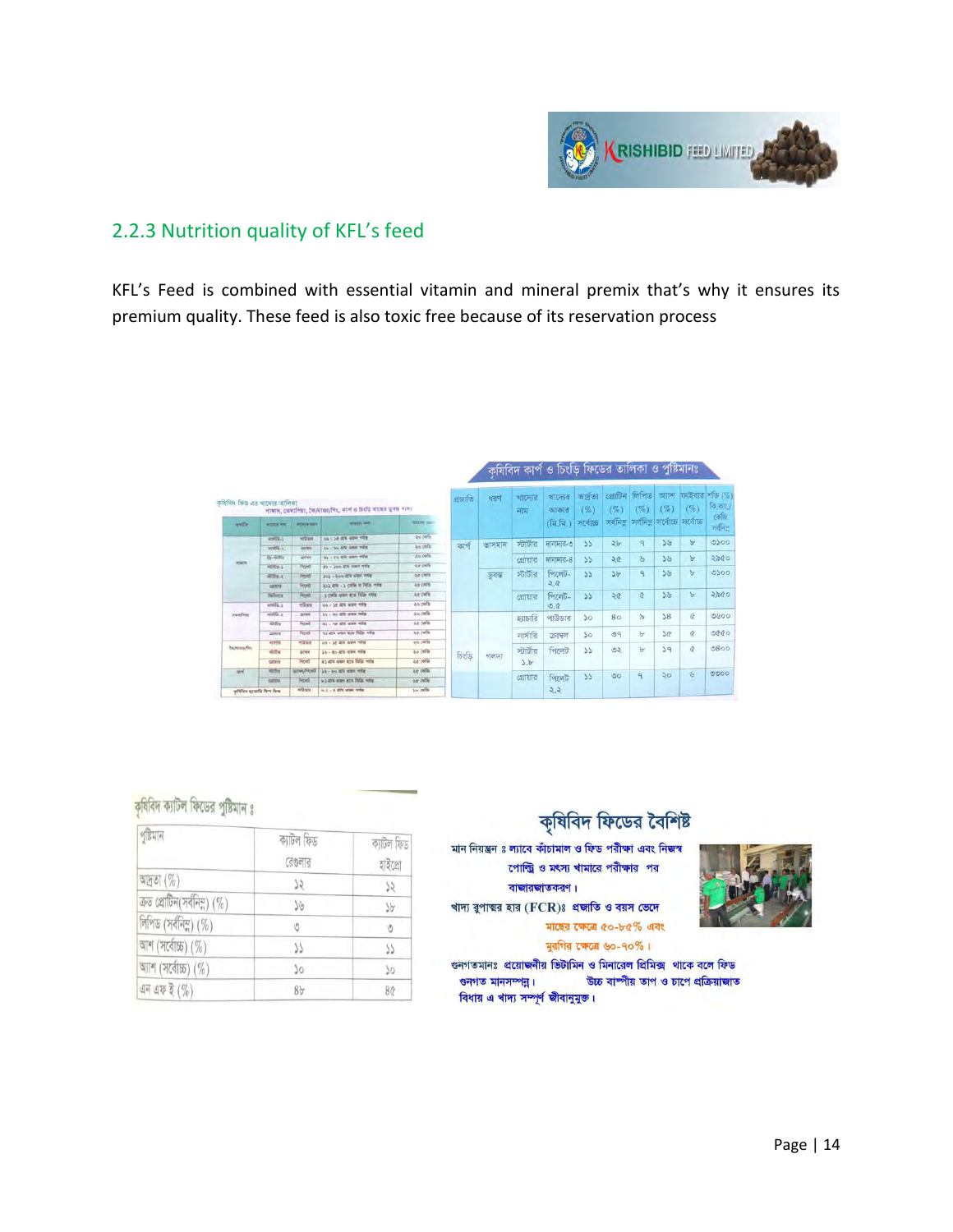

### **2.3 Research of KFL**

#### 2.3.1 New product Development

To research new products and ingredients in the continuous effort to develop feeds which result in improved dietary efficiency, animal health, and lower cost per pound of grain. Work is also done to expand the product line to provide feed for various aquaculture species, life stages, and culture environments such as larval, juvenile, and maturing shrimp. A research hatchery and grow-out facility are located on-site for production diet trials of trout. Facilities are also available for nutritional research on shrimp.

#### 2.3.2Diagnostics

To diagnose infections and noninfectious disease in production animals and determine the appropriate action to prevent and control these problems .This may include evaluation of feed, animals, and water to fully address a customer's concern.

#### 2.3.3 Extension

To exchange and disseminate information through training workshops, educational seminars, andindividual consultations. Topics include such things as current developments in vaccines, nutrition, oxygenation, and animal handling.

#### 2.3.4 Water Quality

Monitoring key water quality characteristics to maintain fish health and manage waste effectively within today's stringent governmental and environmental requirements.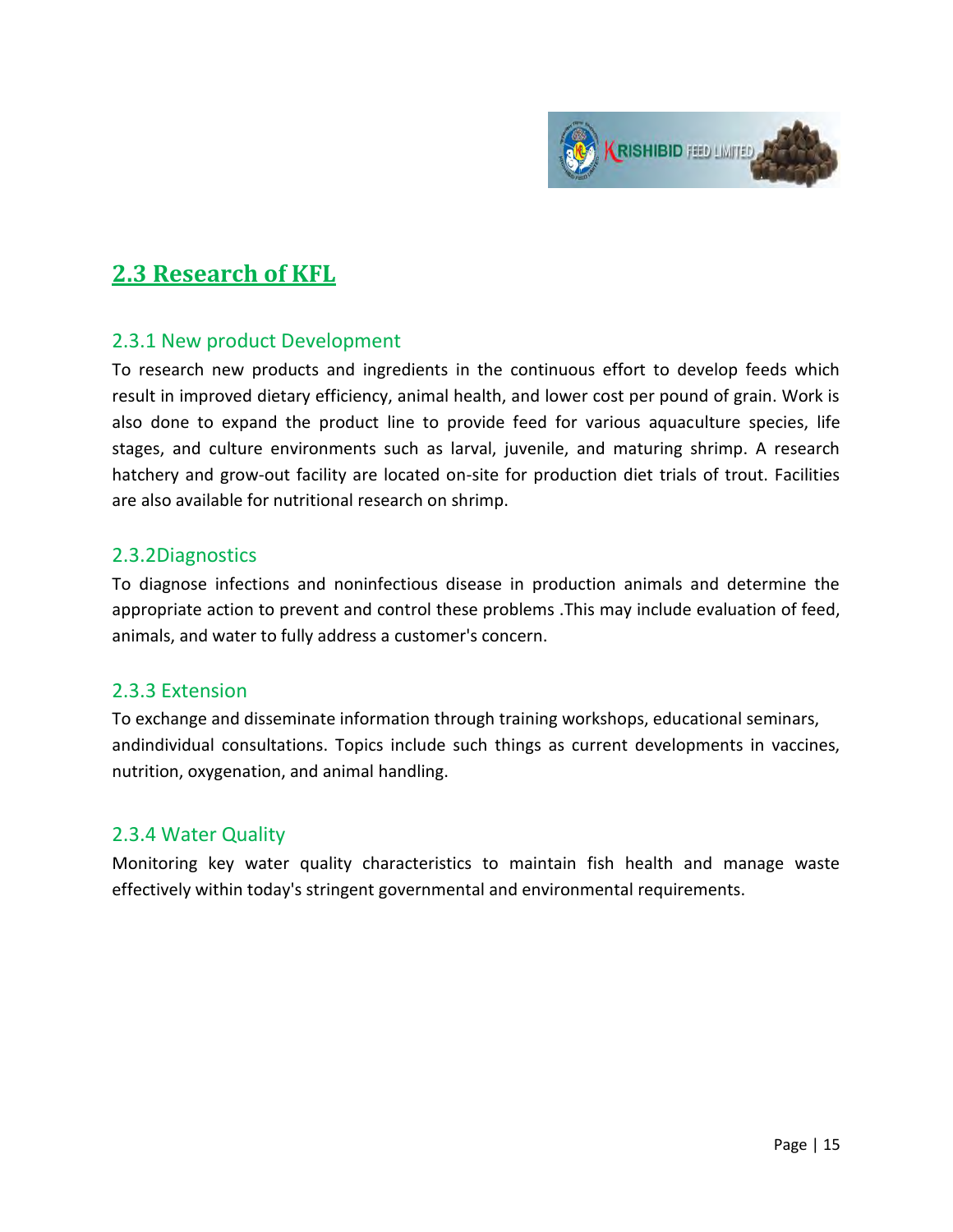

## **2.4 Products of KFL**

#### 2.4.1 Krishibid Fish Feed

KrishibidPangas, Tilapia, Koi/Magur/Sing,Non-Floating Feed

| <b>Species</b>          | Name of Feed   | Type of Feed     |
|-------------------------|----------------|------------------|
| Pangas                  | Nursery -1     | Powder           |
|                         | Nursery-2      | Crumple          |
|                         | Pre-starter    | Crumble          |
|                         | Starter-1      | Pellet           |
|                         | Starter-2      | Pellet           |
|                         | Grower         | Pellet           |
|                         | Finisher       | pellet           |
|                         |                |                  |
| <b>Tilapia</b>          | Nursery-1      | Powder           |
|                         | Nursery-2      | Crumble          |
|                         | <b>Starter</b> | Pellet           |
|                         | Grower         | Pellet           |
|                         |                |                  |
| Koi/Magur/Sing          | Nursery        | Powder           |
|                         | <b>Starter</b> | Crumble          |
|                         | Grower         | Pellet           |
|                         |                |                  |
| carp                    | <b>Starter</b> | Crumble / Pellet |
|                         | Grower         | Pellet           |
|                         |                |                  |
| Krishibid Hatchery fish |                | Powder           |
| feed                    |                |                  |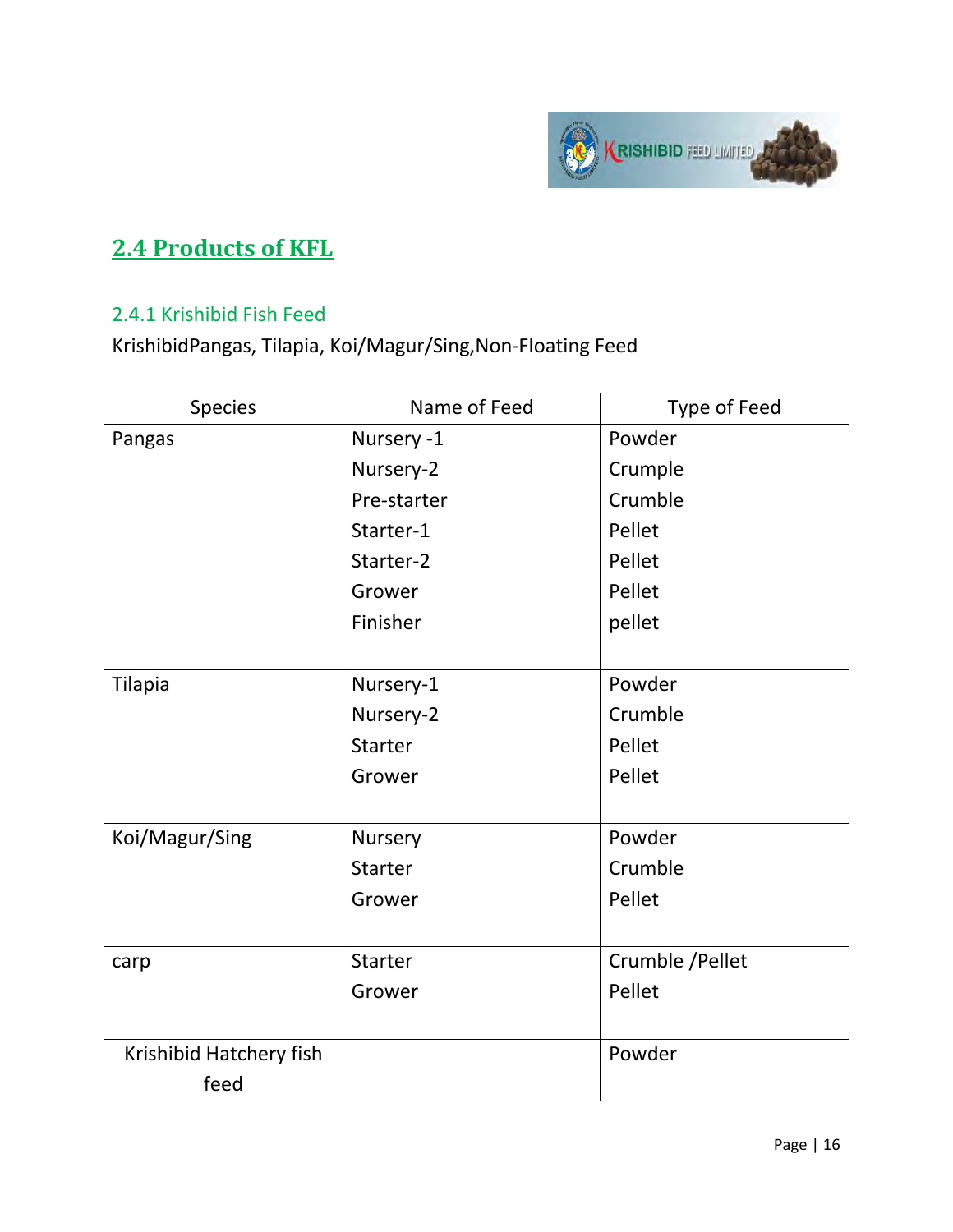

#### KrishibidPangas,Tilapia & koi Floating Feed

| Species | Name of Feed | Type of Feed |
|---------|--------------|--------------|
| Pangas  | Starter      | Grainy       |
|         | Grower       | Grainy       |
|         | Finisher     | Grainy       |
|         |              |              |
| Tilapia | Starter      | Grainy       |
|         | Grower       | Grainy       |
|         |              |              |
| Koi     | Starter      | Grainy       |
|         | Grower       | Grainy       |
|         |              |              |

#### KrishibidCarp fish Floating Feed

| <b>Species</b> | Name of Feed | Type of Feed |
|----------------|--------------|--------------|
| Carp           | Starter      | Grainy       |
|                | Grower       | Grainy       |
|                |              |              |

#### Krishibid Carp fish Non-floating feed

| <b>Species</b> | Name of Feed | Type of Feed |
|----------------|--------------|--------------|
| carp           | Starter      | Pellet       |
|                | Grower       | Pellet       |

#### Krishibid Golda Shrimp Feed

| <b>Species</b> | Name of Feed | Type of Feed |
|----------------|--------------|--------------|
| Golda          | Hatchery     | Powder       |
|                | Nursery      | Crumble      |
|                | Starter      | Pellet       |
|                | Grower       | pellet 2.2   |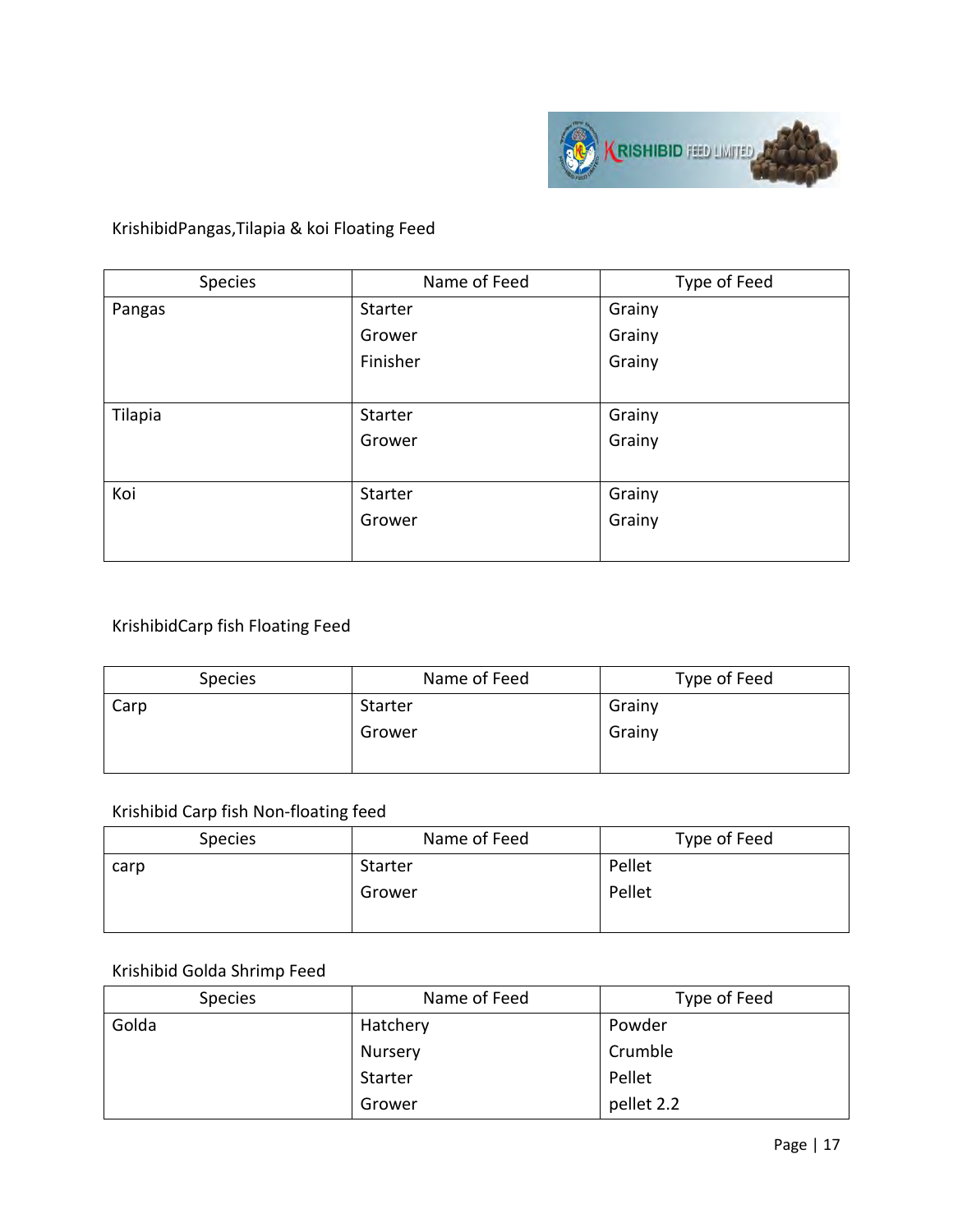

#### KrishibidBagda Shrimp Feed

| Specis | Name of Feed | Type of Feed |
|--------|--------------|--------------|
| Bagda  | Hatchery     | Powder       |
|        | Nursery      | Crumble      |
|        | Starter      | Pellet 1.8   |
|        | Prowler      | Pellet 2.2   |
|        |              |              |

#### 2.4.2 Krishibid Cattle Feed

There are four type of Krishibid Cattle Feed, these are given below

- 1. Hi-pro for Milking
- 2. Hi-pro for Fattening
- 3. Regular for Milking
- 4. Regular for Fattening

#### 2.4.3 Krishibid Poultry Feed

Krishibid feed has three different types of feed for broiler, lair & cocktail chicken.

| Species        | Name of Feed | Type of Feed |
|----------------|--------------|--------------|
| <b>Broiler</b> | Grower       | Grainy       |
|                | Starter      | Grainy       |
|                | House feed   | Grainy       |
|                |              |              |
| Lair           | Grower       | Grainy       |
|                | Starter      | Grainy       |
|                | House feed   | Grainy       |
|                |              |              |
| Cocktail       | Grower       | Grainy       |
|                | Starter      | Grainy       |
|                | House feed   | Grainy       |
|                |              |              |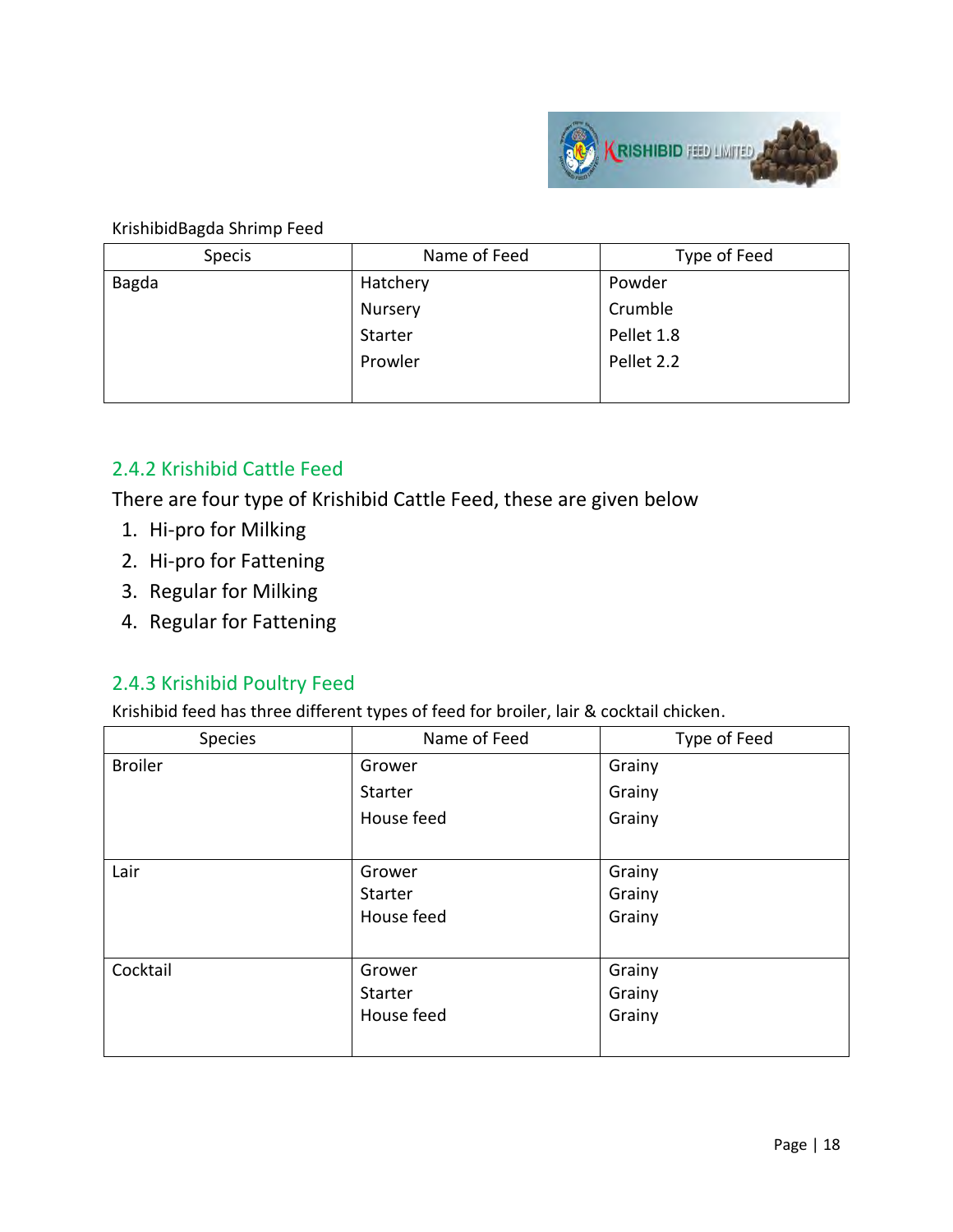

## **2.5 Mission of Krishibid Feed Limited**

Our mission is to assist in the department of fishery and poultry sub sections and to help the farmers. Therefore, quality feed supply is the prime objective, not only profit.

Poultry and fisheries sub-sections of agriculture are faster growing in Bangladesh. However, successes of both the sub-sections are largely department on supply of quality feeds. Sixty to highly percent of the total cost of production is enhanced by feed. Quality feed manufacturing and marketing one, therefore many important to augments poultry and fish production in the country

## **2.6 Organizational Structure of Krishibid Feed Limited**

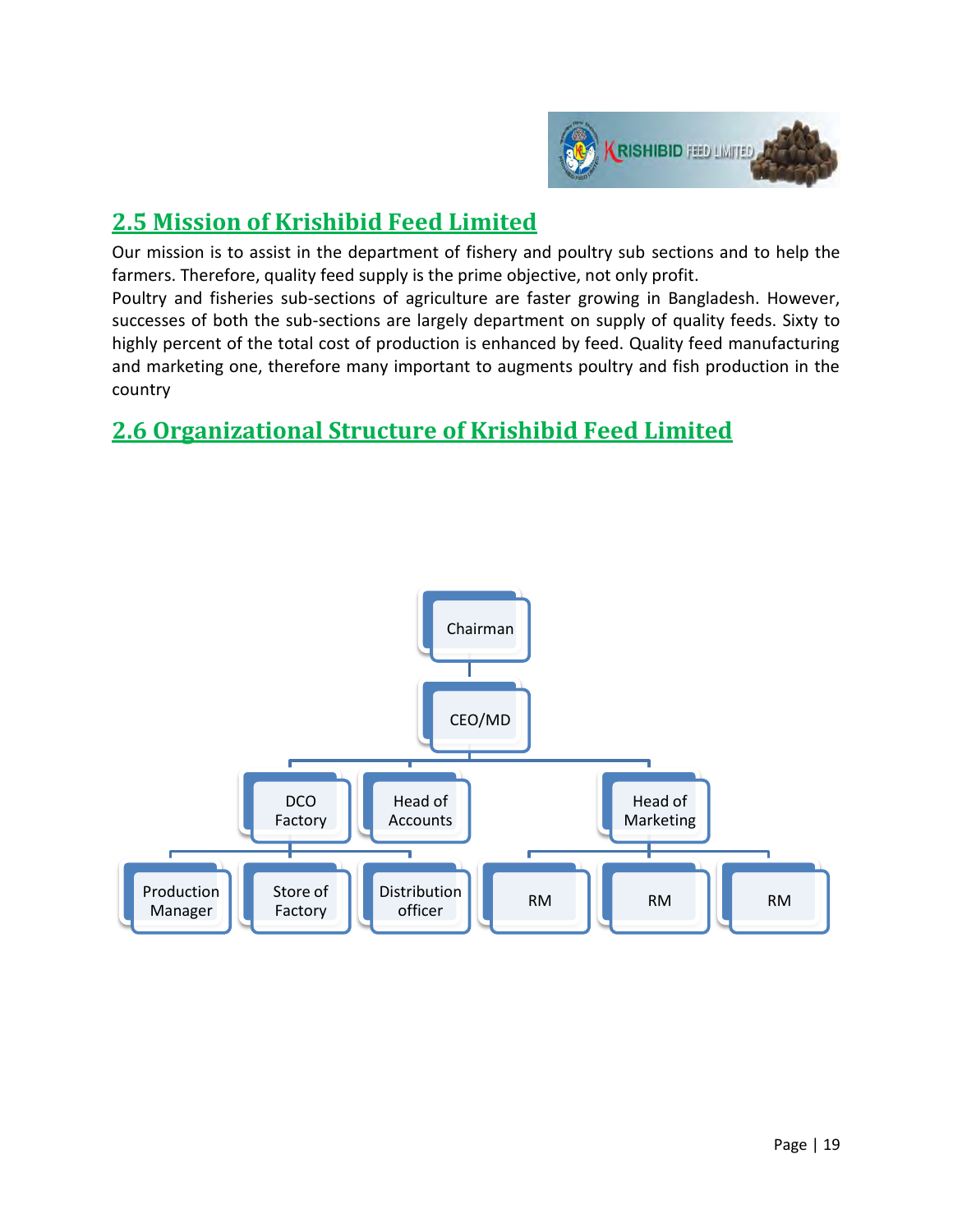## **Chapter 3**

# **Job responsibility**

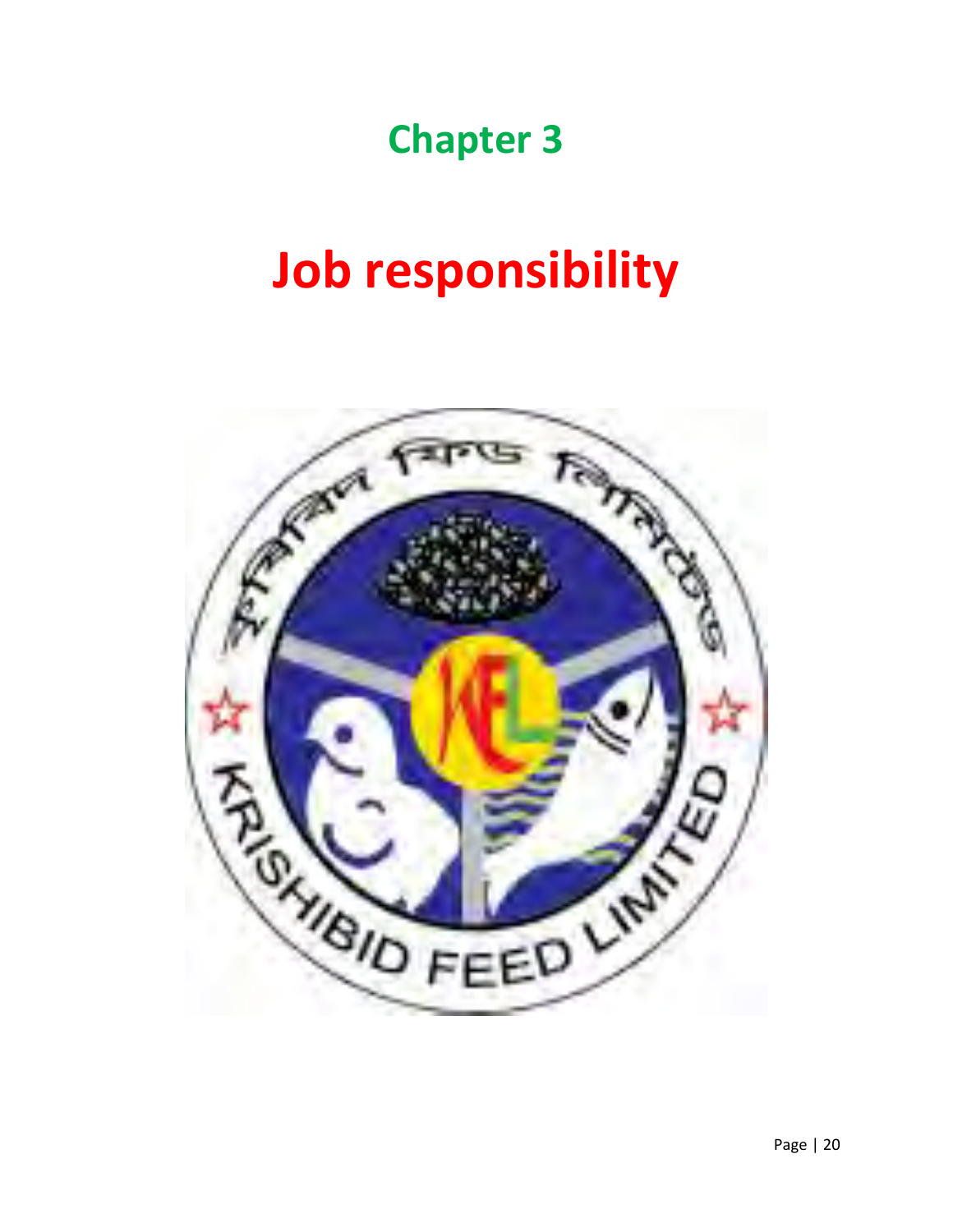

## **3.1 Working at Krishibid Feed Limited**

I feel proud as an interne at KFL. My supervisor was always helpful from his place. My colleagues welcomed me warmly and created the atmosphere to work properly with them. There were always workload in office but it doesn't seem like burden. At last I will say that working at KFL with job responsibilities will always help me to adjust with other job responsibilities.

### **3.2 Job Responsibilities**

My job responsibilities at Krishibid Feed Limited are given below

#### 3.2.1 SWOT Analysis:

By doing SWOT analysis a company tries to realize their position in market. It is a very effective strategic planning business tool in present world when it takes everything in its counting.The value of SWOT analysis cannot be over-emphasised. It is rightly said "winners recognise their limitations but focus on their strengths; losers recognise their strength but focus on their limitations." Positive thinking is strength whereas negative thinking is a weakness..The strengths of KFL are its brand name, quality product with variation, low price, its Mother Company has very own poultry farm & fisheries farm, , it has well known nutritionist and scientist who can made quality food, kfl has research section where a bunch of specialist scientist always try to find something new, distribution channel of kfl is also good.

Kfl have some weakness teseare : the marketing of krishibid feed, collecting raw material for feed, daily quantity of production.

Opportunities for kfl are this segment is very big in our country,kfl produce good quality feed so they can export more, government is very helpful for this industry.

Threats for kfl are some local companies are producing low quality feed and they sell their product in low price, some big and renown names in feed business, entry of foreign companies and existing foreign companies etc.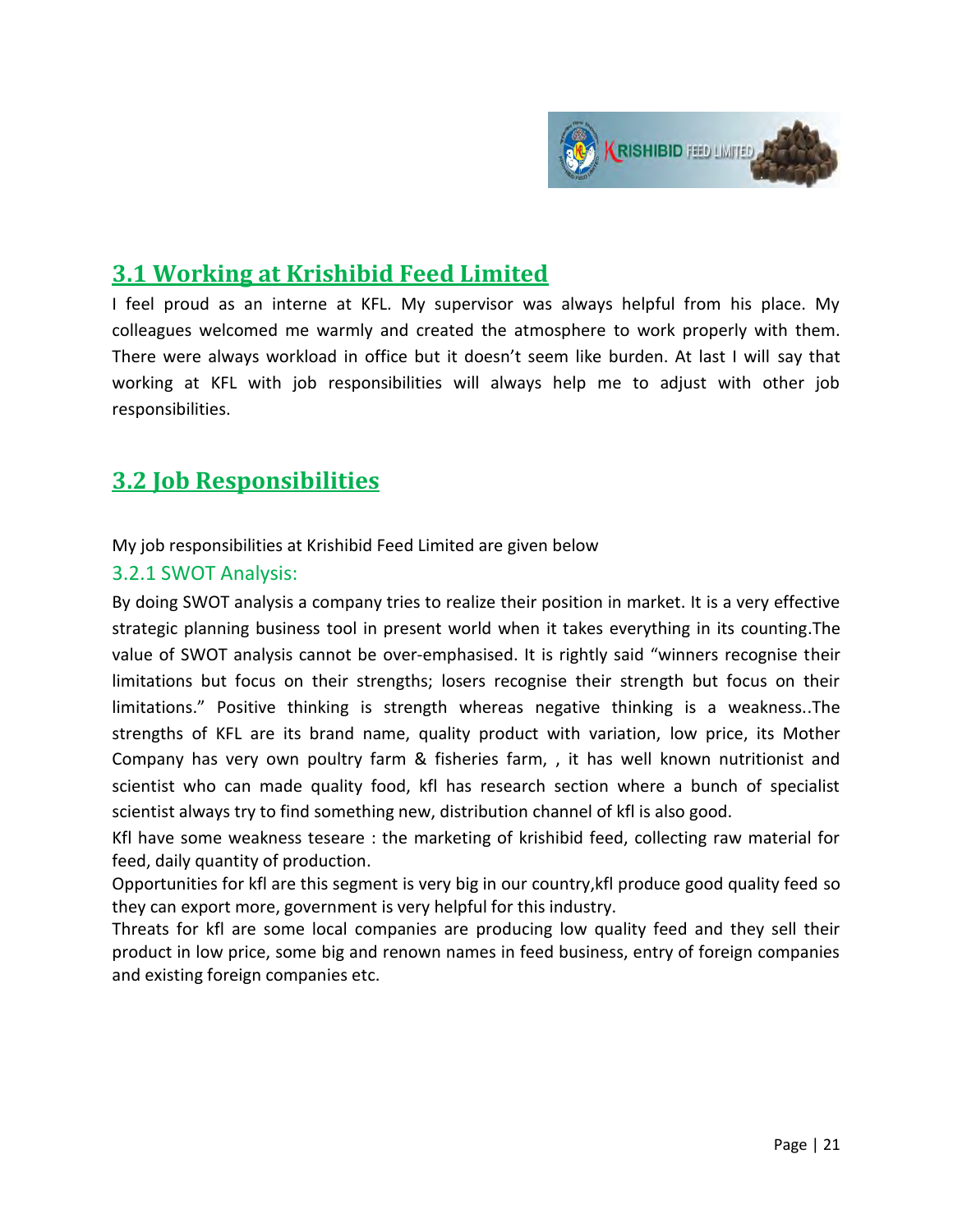

#### 3.2.2Channel distribution & identity

I have my experience to work about the distribution channel of kfl . Distribution channel is very important part for a company. An efficient, motivated distribution channel with countrywide coverage is an additional source of revenue for kfl. It is very important part for kfl to keep good connection with distribution partner. By building and maintaining relationship with distribution channel, the manager can identify problems and deal with them before they become serious. Relationship with customer to whom kfl do not serve directly is totally depend on distribution partner. We also have our own sales center from where we sell directly. Our corporate customer is our big buyer we directly distribute to them.

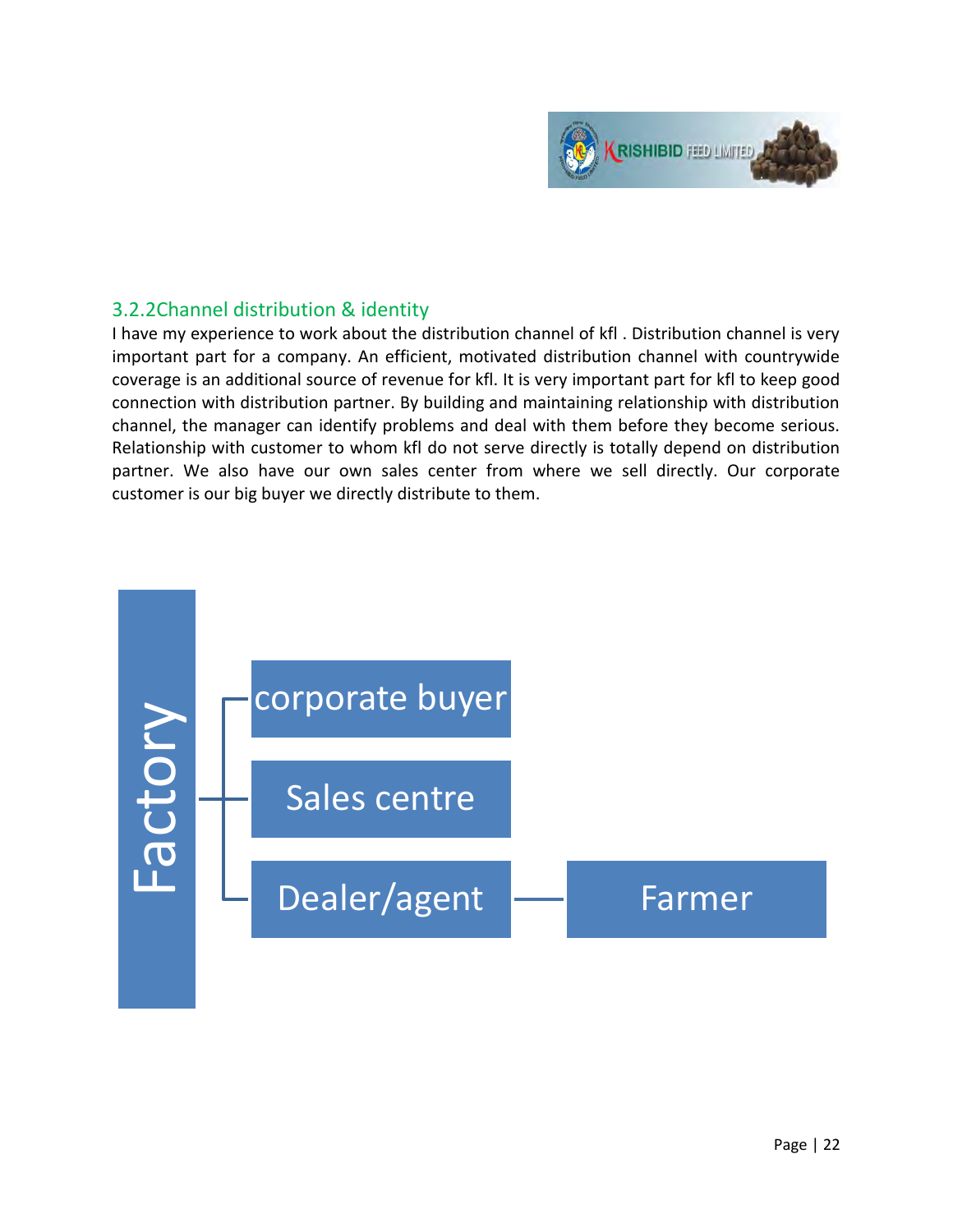

#### 3.2.3Finding Problems & prospects

There are many problems for kfl as well as for feed industry of Bangladesh. Some of these problems are given here : outbreak of epidemic, industry and material risk, raw material price risk, seasonally risk of demand, technology related risk, government policy risk, problem of marketing system and middle man, High price of veterinary drugs and lack of disease control, high bank interest, lack of research and training, foreign companies.

 Prospects for kfl is given here: supply versus demand growth,: price of egg, broiler meat, fish ,meat and milk: create huge job opportunity, export opportunity, increased domestic maized production etc.

#### 3.2.4Competitor analysis

Competitor analysis is one of the most important and critical job analyses for me. I tried to follow porter's five force model.

I need to follow the following steps during this research:

- **Conduct Research**
- Gather Competitive Information
- **Analyze Competitive Information**
- Determine Your Own Competitive Position

The thing I tried to find out:

- . Who are my top three competitors?
- On what basis am I able to compete?
- What is the range of products and services they offer?
- Are their products or services aimed at satisfying similar target markets?
- **Are my competitors profitable?**
- Are they expanding? Scaling down?
- How long have they been in business?
- What are their positive attributes in the eyes of customers?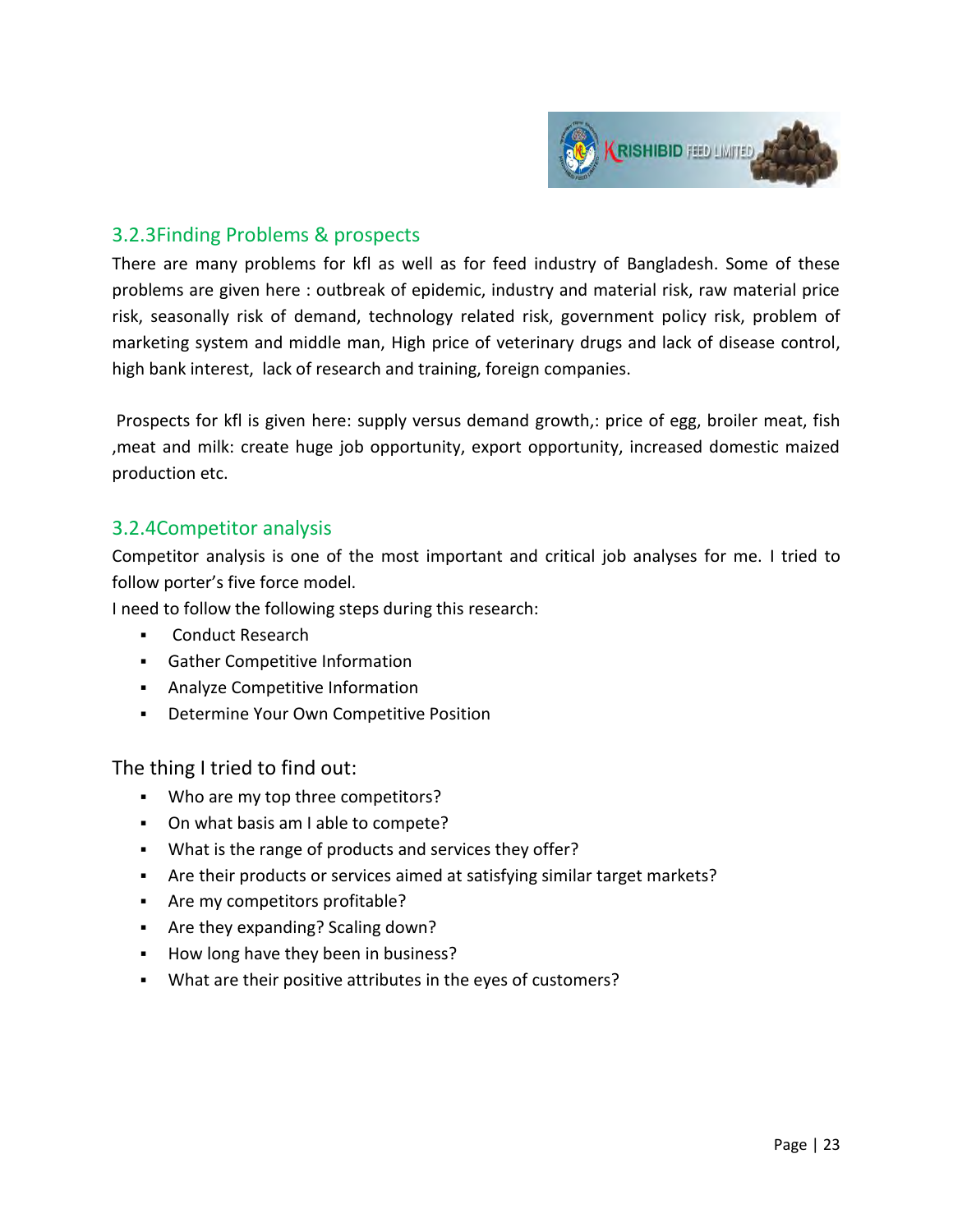

- What is their marketing strategy?
- What is their promotional strategy?
- What are their pricing structures?
- Do they operate in the same geographic area?
- Have there been any changes in their targeted market segments?
- What is their size? Revenues?
- What is their percentage of market share?
- What is their total sales volume?
- What is their growth rate?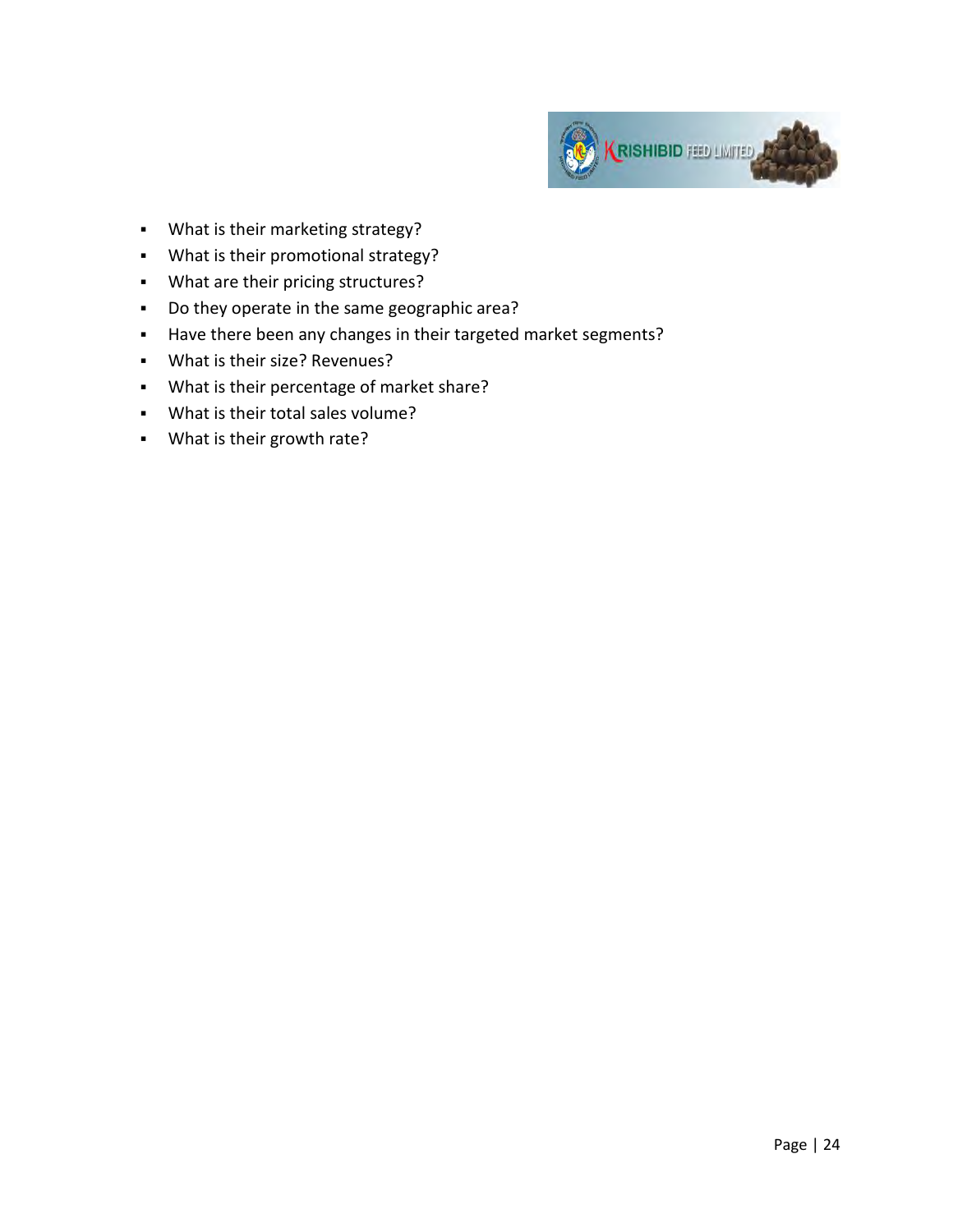## **Chapter 4**

# **Project part**

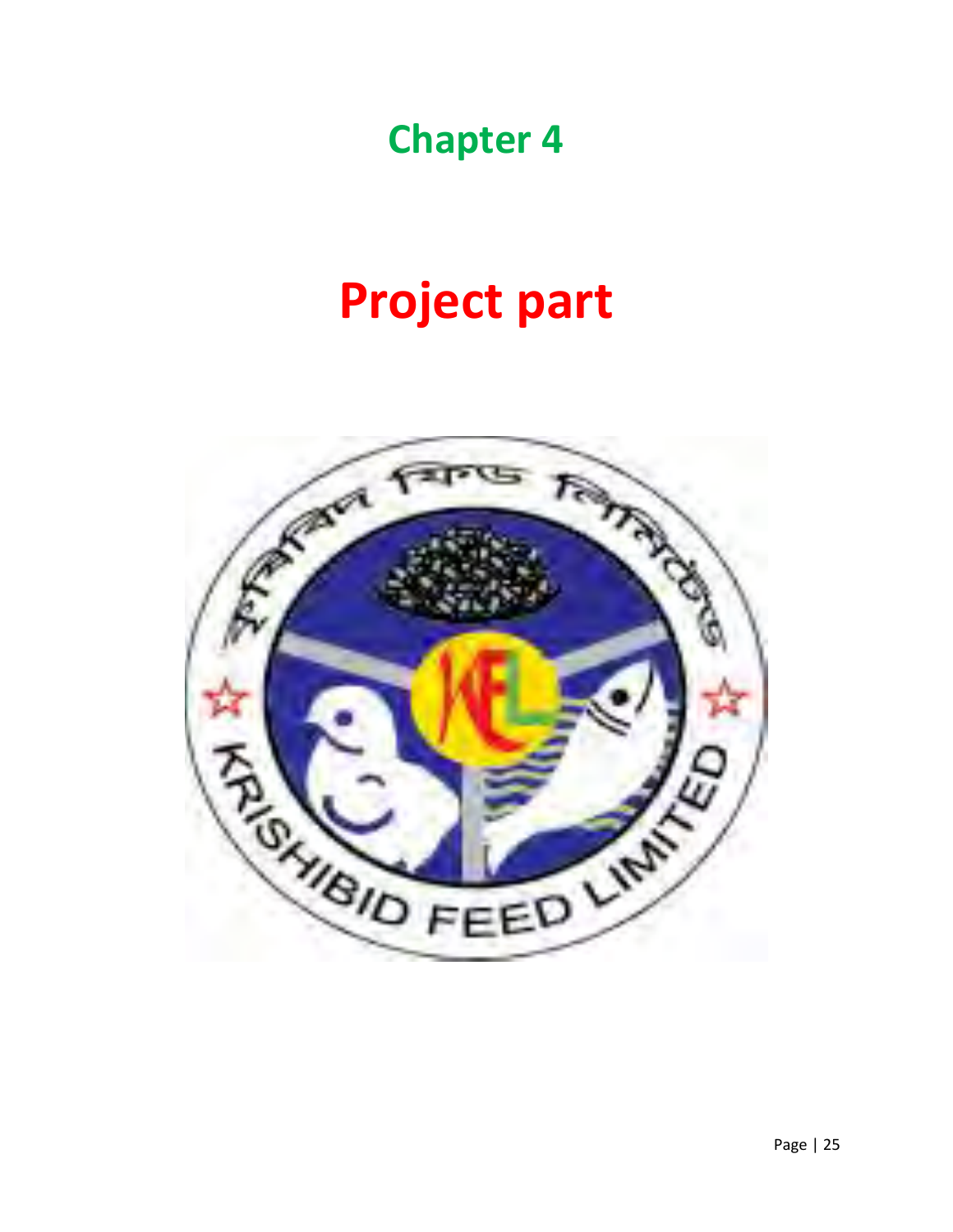

### **4.1Introduction of Case Study**

 When I have started my internship at krishibid feed limited then I come to know that there are more than 130,000 poultry farm in Bangladesh and total investment for poultry sector is 1.5 billion and about 6 million people are directly or indirectly dependent on poultry sector for their livelihood. There are more than 24.4 million cows in Bangladesh and total investment is about 1.2 billion and millions of people depend on this sector for their livelihood. Total fish production in Bangladesh in 2015-2016 was reported to be 3,684,245 MT among it2,060,408 MT (55.93%) from inland closed waters and millions of people dependent this sector in different way for their livelihood.

Feed industry has contribution on this agro sector. As a result commercial feed manufacturing company developed as a backward linkage of poultry, fisheries and livestock industry. Feed industry does not only linkage with poultry, fisheries and livestock industries but also help improve and mobilize local grain and other related sector which is related with feed industry.

So, feed industry is a huge industry and I am going to share my findings about problems and prospect of feed industry of Bangladesh

### **4.2.1 Problems of Feed Industry in Bangladesh**

Outbreak of epidemic: Sometimes poultry industry faces avian influenza, bird flu and different kind of epidemic. Livestock industry face anthrax, khura etc. as epidemic these industries' feed consumption turn in low. At this situation feed industry faces many problems.

Price of raw materials: There has been a steep rise in the prices of raw feed materials recently. Both conventional and non-conventional feed resources therefore need to be optimally used to balance nutrients, energy and protein requirement and protein-energy ratio as well as palatability so that ultimate cost-effective productivity is achieved

No Pricing Strategy:There are no pricing strategy for feed in Bangladeshi market. Some company who produce low quality of feed they sells their product in low price but the company who produce the same product with good quality what they will do? They also sells their feed at low price to keep their position in this competitive market. If they keep their price high then their product sell will decrease.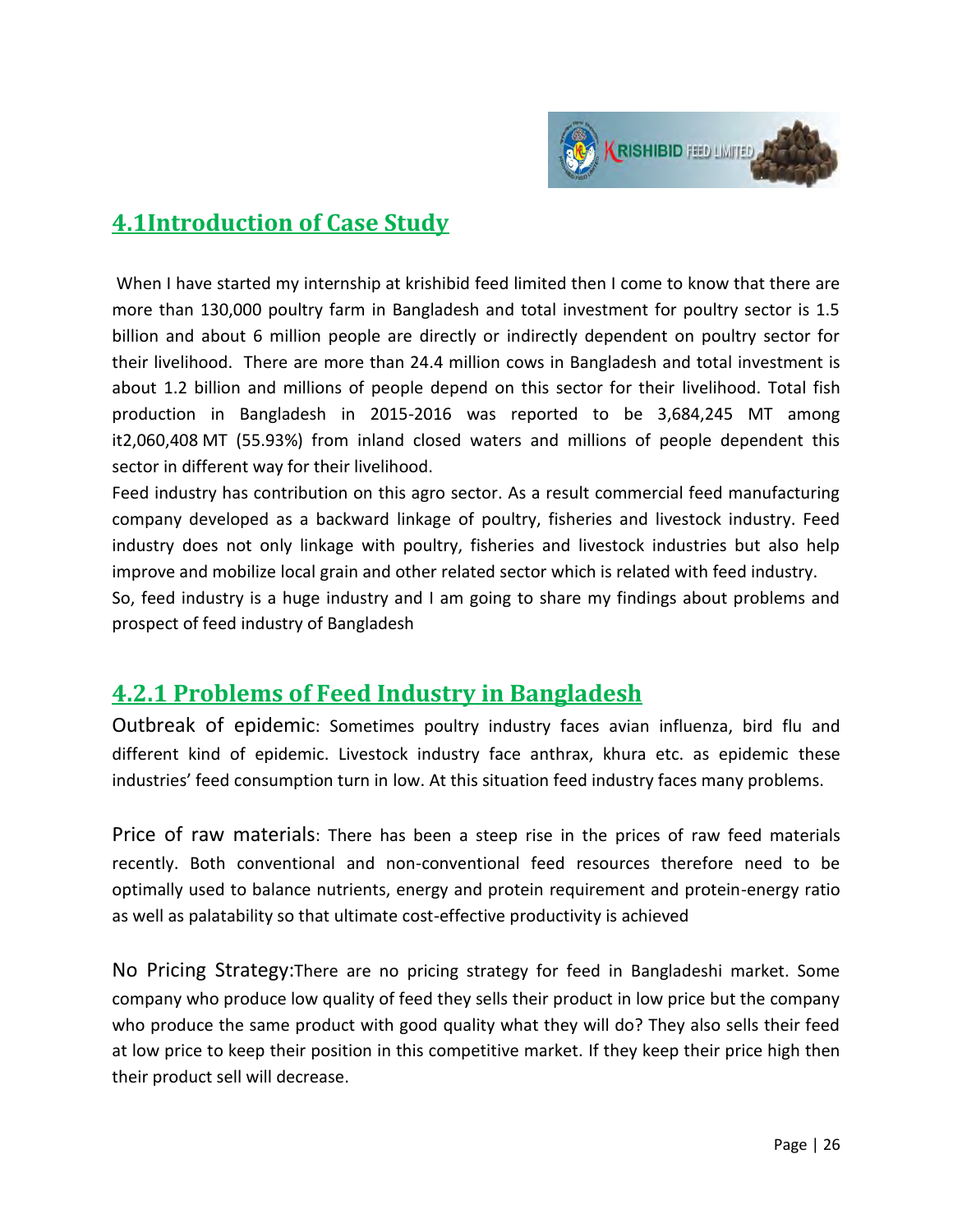

#### Problem of marketing system:

In Bangladesh poultry, fisheries and livestock marketing channel are traditional marketing system where the number of intermediaries is high. Feed companies are not always able to reach to the actual consumer. Companies do their marketing in city area but they don't have any activity in rural area. Some company have industrial buyer but the feed company don't follow b2b marketing strategy.

#### Loan system

Loan system for feed company in Bangladesh is not an easy task. It takes long term to take loan from bank and other financial institutions. Sometimes owner gives bribe to get the loan. Government should make it easy for feed industry to take loan easily.

#### High bank interest

The bank financing cost is high which is on a normal 12-14% for each annum and genuine viable loan fee is around 18-20% for every annum. Additionally, part of shrouded charges and expenses are related in this area to benefit the credit from the managing an account segment. As a matter of fact bank financing cost ought to be fewer than 10%.

#### Lack of research and training

Animals, notwithstanding its significance, have been an ignored zone of farming exploration in Bangladesh. No unmistakable upgrades can be made on account of the nonappearance of a feeling of desperation and low interest in look into. Logical research examines identifying with monetary parts of poultry industry are not enough accessible. In addition, because of an absence of adequacy in its examination and expansion administrations, it has not yet been exhibited that domesticated animals cultivating and especially poultry cultivating, can be changed into an alluring and productive business.

#### Feed company in the unorganized sector

Feed manufacturers in the unorganized sector do not have in-house laboratories for carrying out the proximate analysis of a flat toxins, urease activity and toxic residues which has led to production of poorly balanced feed of questionable quality. The farmers using such rations are virtually cheated and do not get the expected products. The unregistered feed companies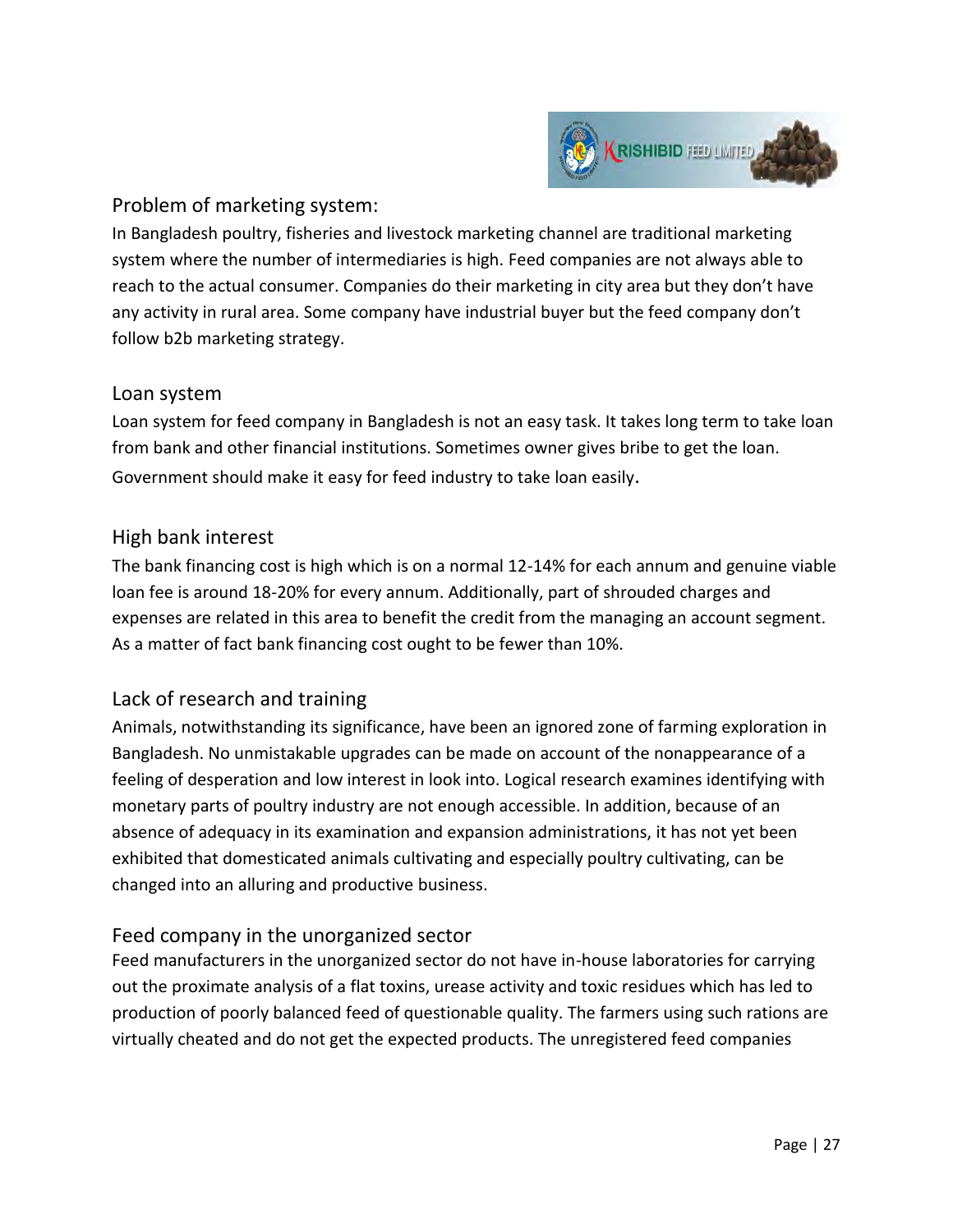

should appoint animal nutritionists and engineers to control the quality of feed and maintain machines.

#### Adulteration in raw feed material

Adulteration in raw feed materials is a major problem. In fish meal, NPN urea and saw dust are added. Strict legislation to ensure quality of feed materials should be enacted. The problems of flat toxins in most feed materials like cereals and oilcakes are a regular phenomenon. The essential amino acids like lysine and methionine are imported and custom duty on them is high. The costs of amino acids need to be brought down by reducing this duty to encourage their higher utilization in feed formulations which would result in enhanced productivity of livestock and poultry.

#### Problem in import of maize

Maize is the main ingredient of every kind of feed. Bangladesh doesn't produce sufficient amount of maize, so we need to import it. But the import of maize has come under OGL for the actual users with the result that large feed manufacturers are able to import maize. The import needs to be eased for the traders so that small poultry farmers producing their feed can also use cheaper source of feed ingredients.

#### Shortage of necessary chemical Compound

There is a shortage of di-calcium phosphate in the country. The basic rawmaterial for production of di-claim phosphate, namely bones, is available in the country of large quantities. A few more plants for production of di-claim phosphate need to be established.

#### High import duty of vaccine

High import duty of vaccine required for mixing in the feed increases the cost structure of the produce.

#### Lack of cooperation

In Bangladesh, it is very common that there is no or limited cooperation exists between government, universities, private companies. The government doesn't follow carefully the activities of private sectors,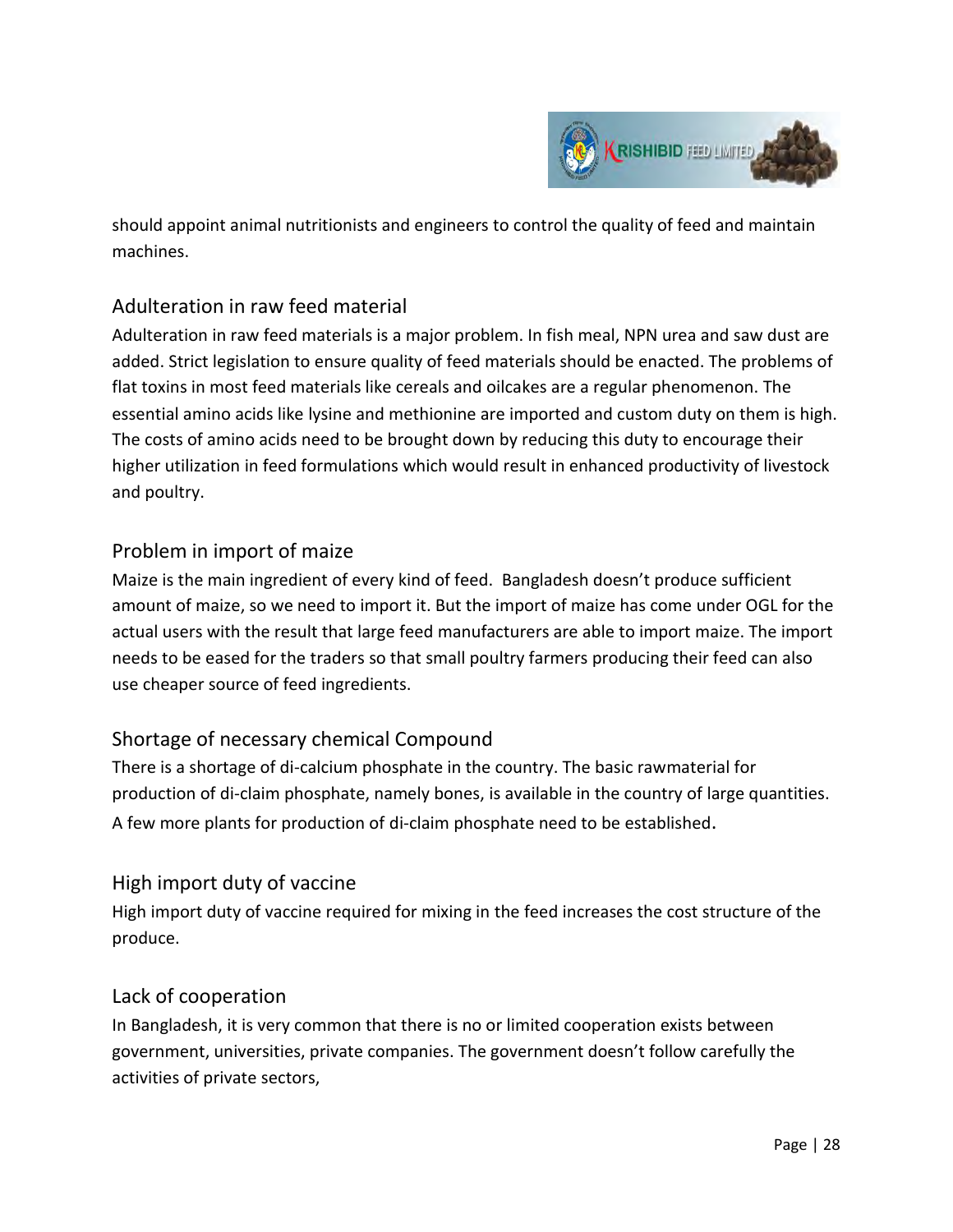

### **4.2.2 Prospects of Feed Industry in Bangladesh**

#### Impact on economy

Poultry, fisheries and livestock sectors play an important role in the development of agro-based economy of the country. They contribute around 8.0 per cent to national income, which is about 32 per cent of the total agricultural income. About 80 per cent of animal protein in our diet comes from fish and livestock. Approximately 20 per cent of the protein consumed in Bangladesh comes from poultry

#### Supply versus demand driven growth

From early 90's in Bangladesh every year investment in poultry, fisheries and livestock sector is gradually increasing. So we can easily understand that number of poultry farm, fisheries farm and number of cattle firm is also increasing but with the ratio of increasing number of farm the feed mill number doesn't grow gradually. The elasticity to demand depends on population growth, income growth and urbanization. So In Bangladesh we have huge opportunity for feed mill industry.

#### Create huge job opportunity

This sector can create huge job opportunity. It offers full or part time employment of large number of peoples. This clearly indicates that there is scope for expansion of this industry.

#### Favorable environment for foreign investors

In Bangladesh, the government has created favorable environment for foreign investors in feed sector. Presently, there are few foreign companies like CP, New Hope, Sokuna, Godrej etc. are working in Bangladesh. In the year 1995-1996 a Thailand based company invested in Bangladeshi feed industry. At present seven foreign companies invest in feed and poultry industry, among these company 5 are Indian, one is china and another company is Thailand based. Now it is a scope for other foreign investors to invest poultry production in Bangladesh. As a result in future 8 more foreign companies wanted to invest on this sector.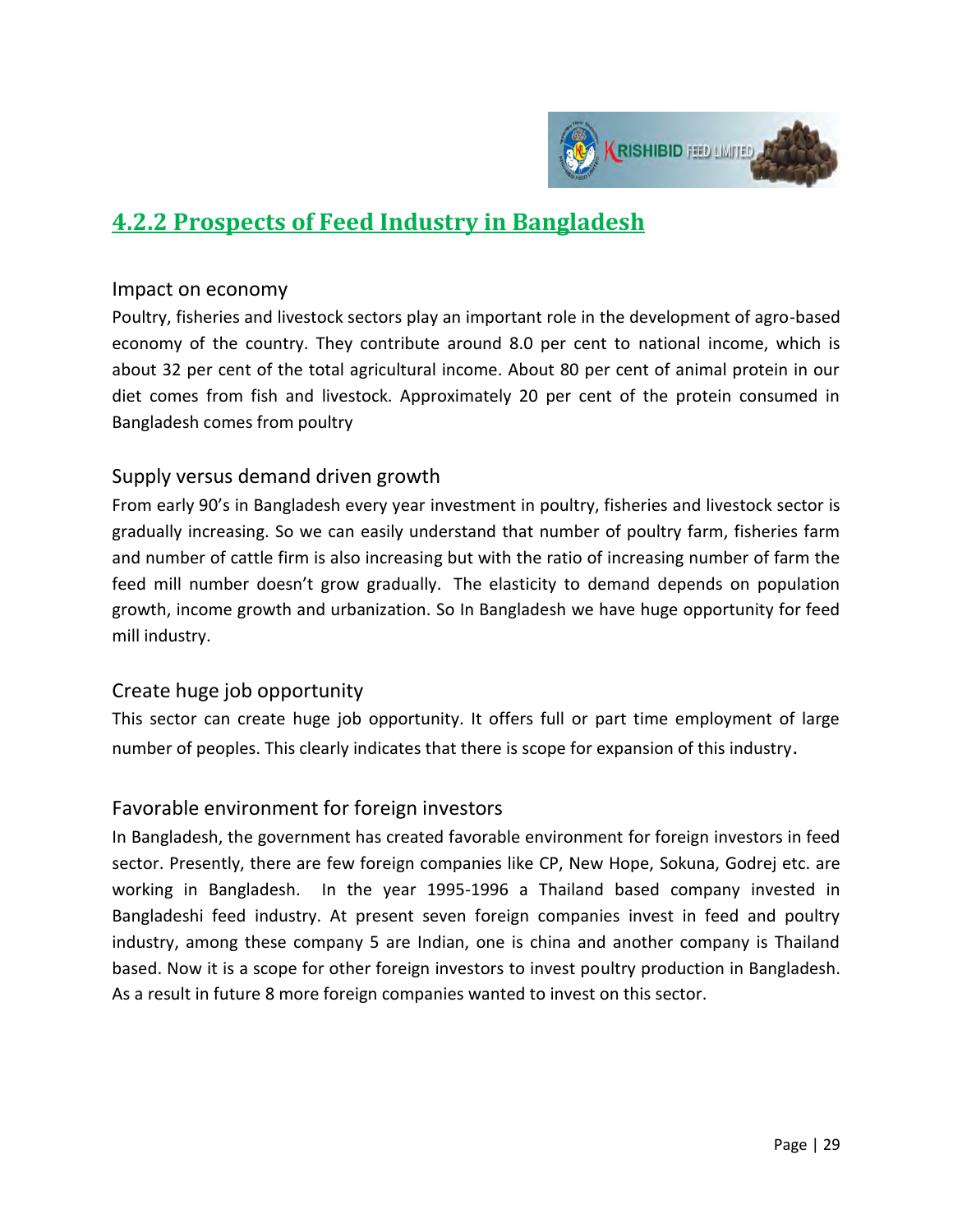

#### Export opportunity

Some Bangladeshi company produce world class feed meal and they have good brand name so that they can export easily. Some of Bangladeshi company already started to export.

#### Increased domestic maize production

The production of maize is increasing and it is not grown only in North Bangle but also in other part of the country and dependency on import is decreasing.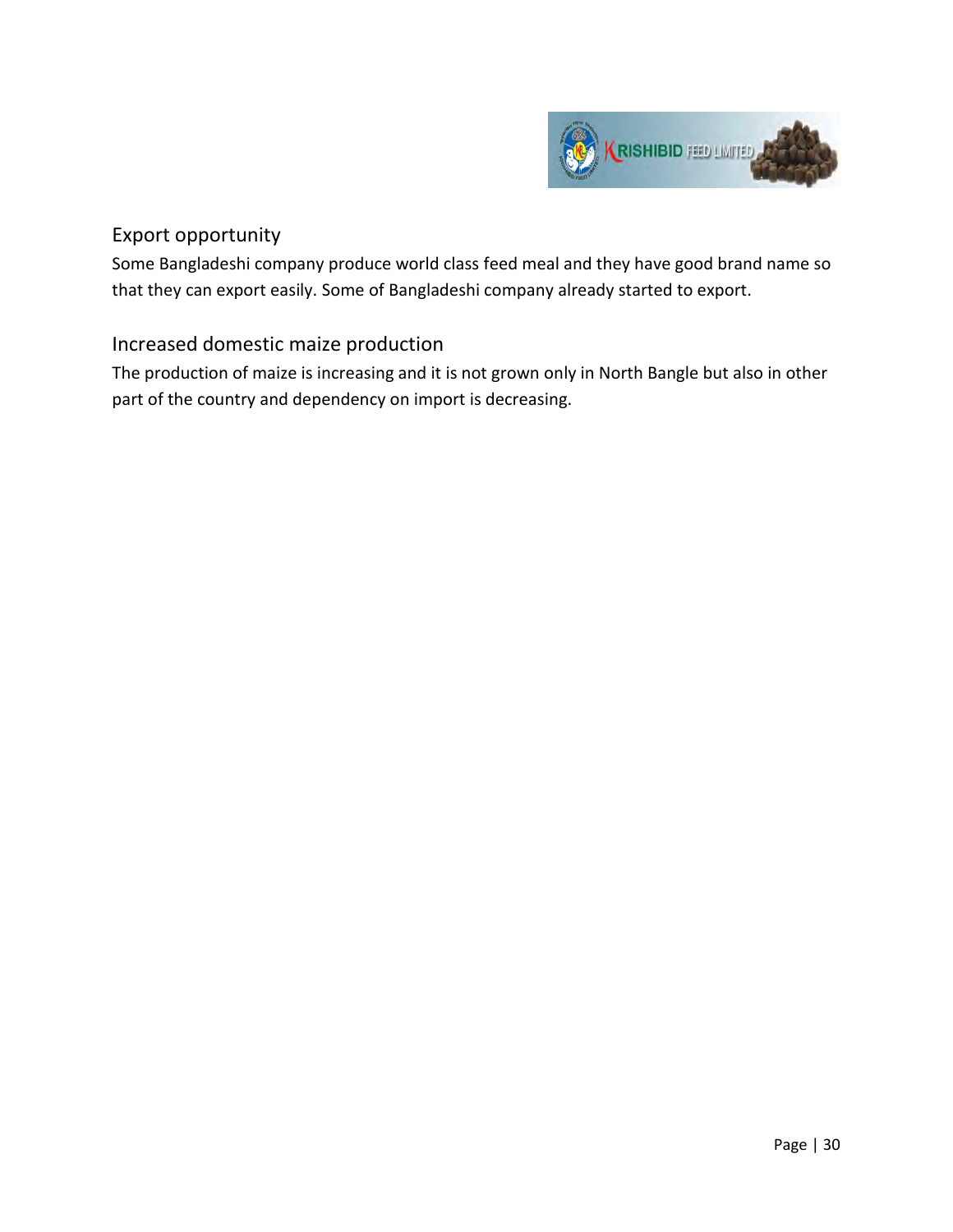**Chapter 5** 

# **Recommendations& Conclusions**

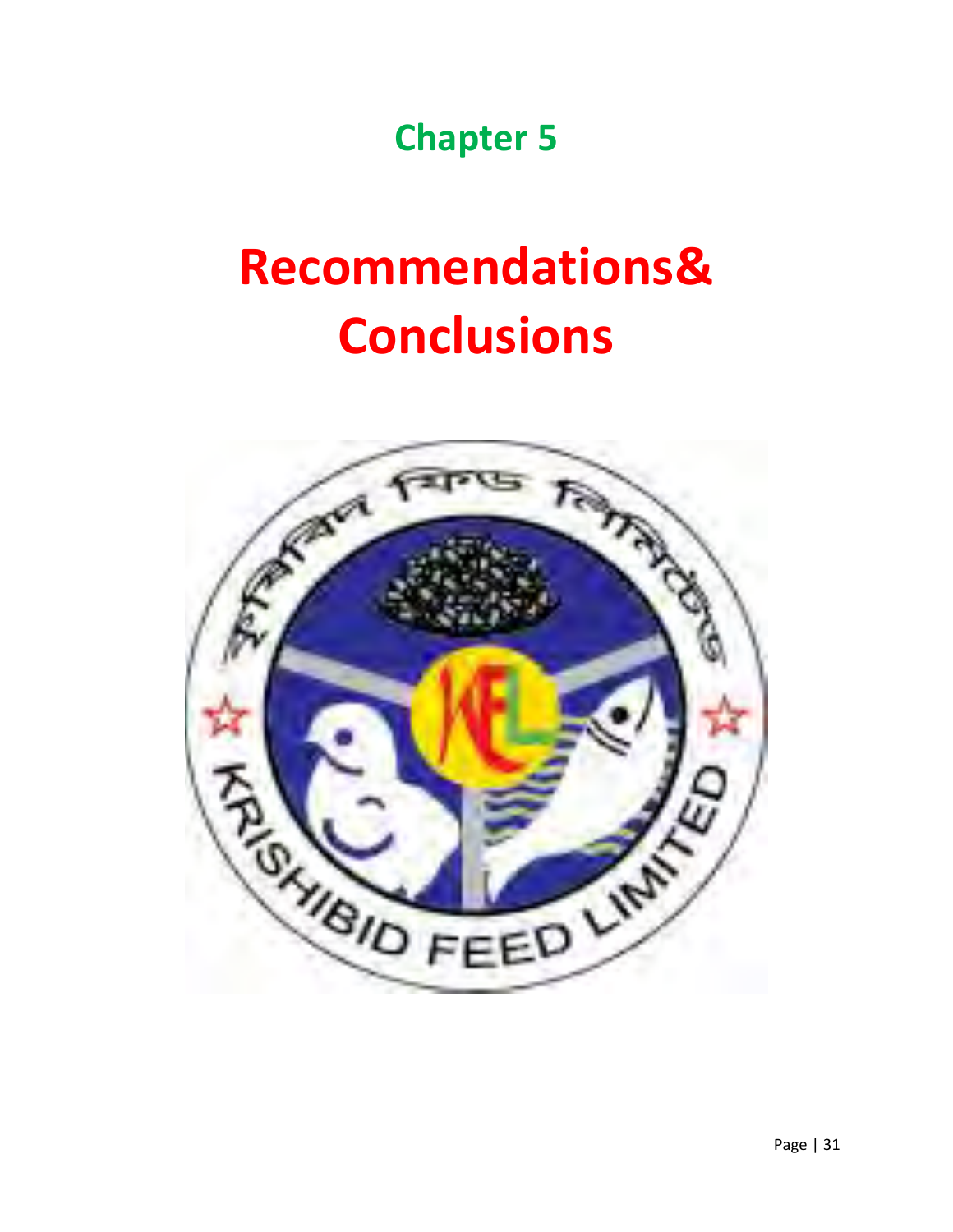

### 5.1Recommendations

- o Government should make some good policy for feed industry.
- o There will be no feed company outside the list of Feed Industry Association of Bangladesh (FIAB).
- o KFL should change their marketing strategy.
- o Increase the service of customer care center and help center.
- o Sales center should open on near village area.
- o Doesn't create price hike usually.

## **5.2 Conclusions**

The last 3 months was quite intriguing to do my internship atKrishibid Feed Limited, head office. I found out about the nature of actually working in a professional environment. I have truly enjoyed my internship from the side of learning to the side of experiences viewpoint. I am confident that three month internship program in KFL will definitely help me to realize career in the job market. But during my internee it was not much possible for me to go to the depth of branches' sections thoroughly because of the time limitations. However highest effort has been given to achieve the objectives the internship program.

During the internship I found that feed mill industry is a big competitive industry, many big well known group of company have their investment on this sector. There is no chance of lapse here, so KFL authority always keeps their strict eyes in every segment. KFL always try cope up with the trend that's why they always bring some new features.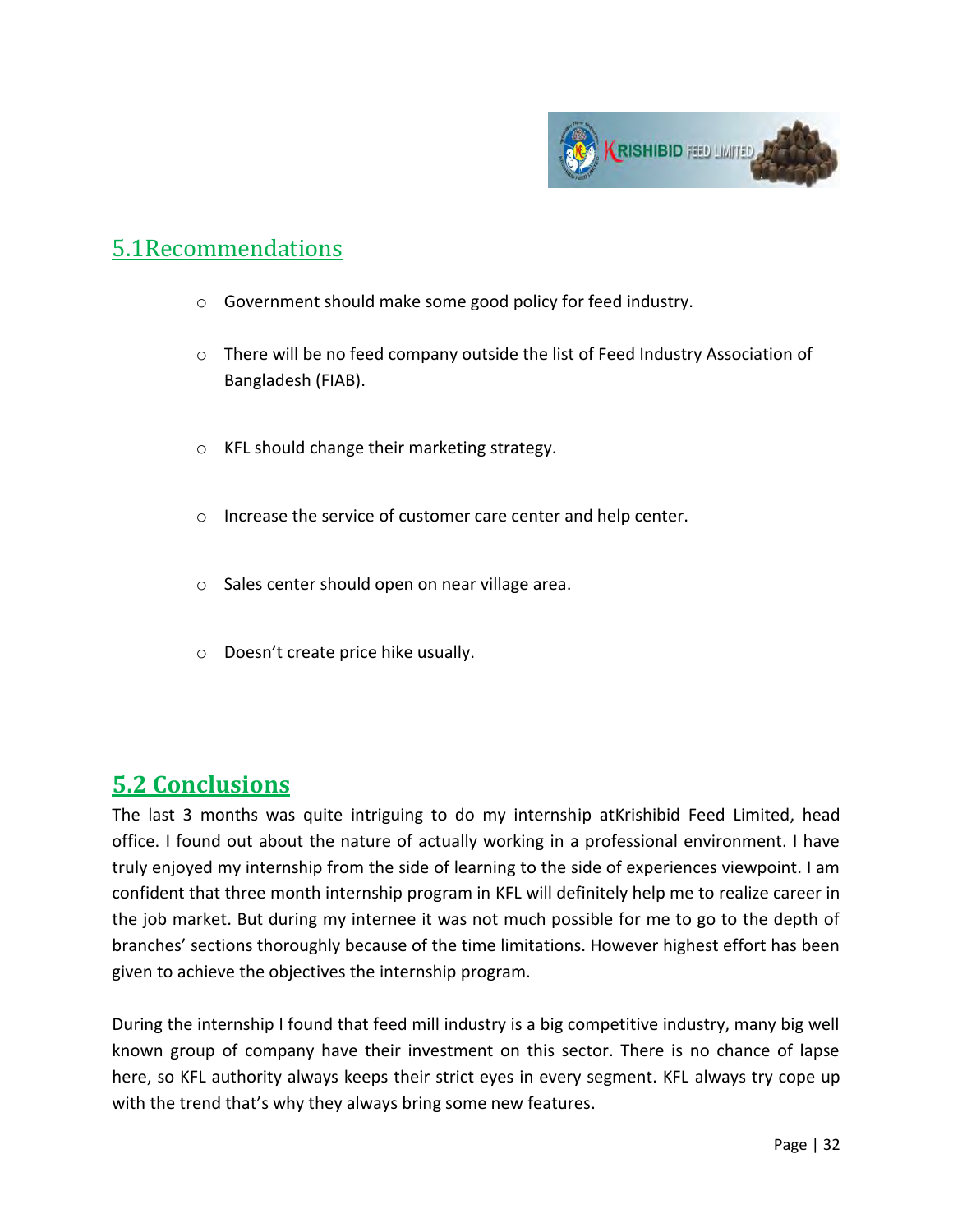

So in conclusion it can be said that every organization has its positive as well as negative and in case of KFL existence of the later one is less than the earlier one and as the management is determine to reach the pick of success it seems that in near future the negatives will be eliminated. It can be expected that Krishibid Feed Limited will reach the highest level of success very shortly. I wish their all success and prosperity in their field.